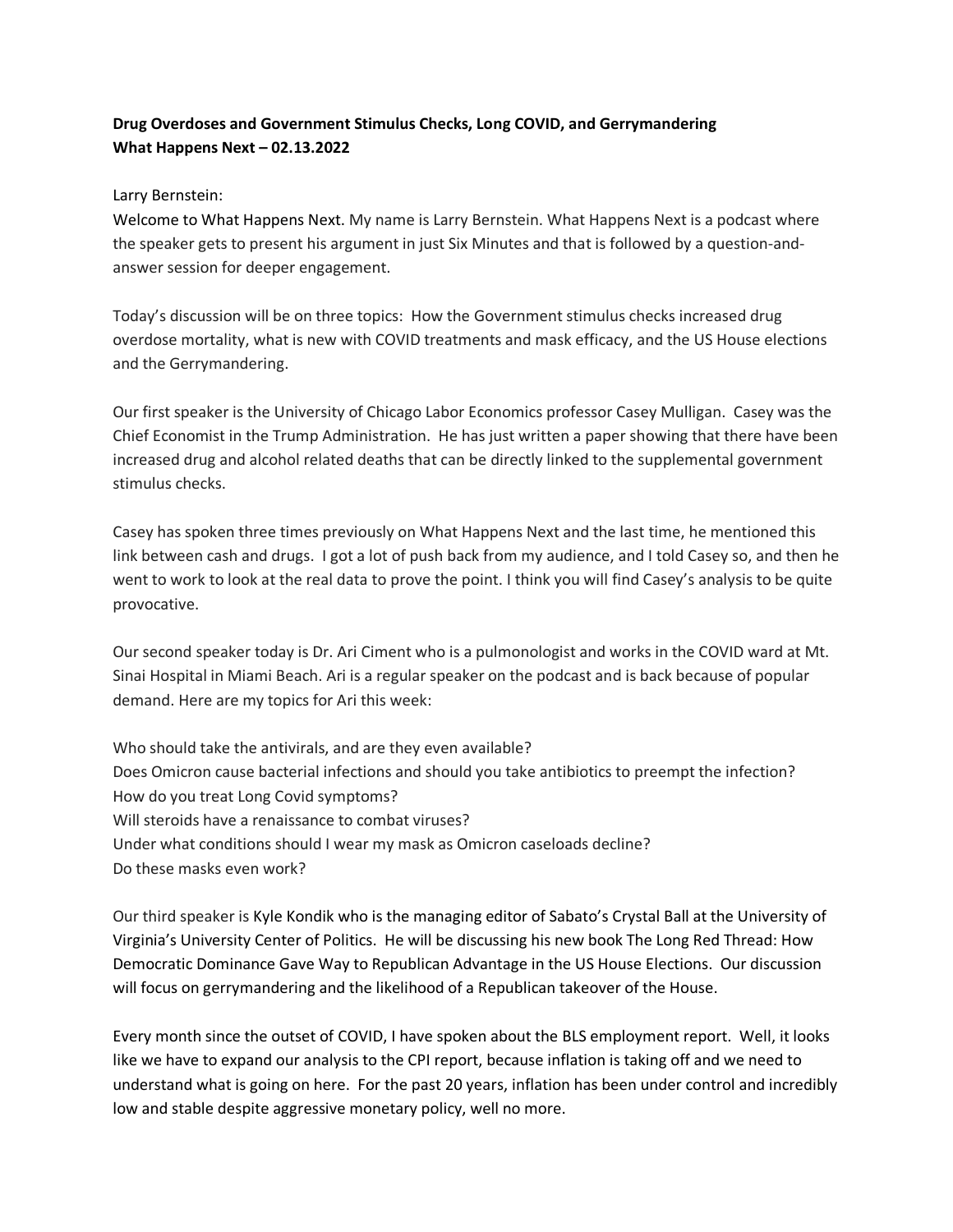Let's look under the hood at some of the detail of the CPI report.

Here are the headlines: CPI for the last 12 months was up 7.5%. I want that to sink in. 7.5% that is mindboggling high. This compares with the Fed's inflation target for 2020 of 2.0%, oops. And during the past 12 months, the Fed kept the Fed Funds rate at zero. I think everyone including the biggest monetary doves would say the Fed is way behind the curve.

Energy is up 27%, Gasoline 40%, electricity 13.6% and this is even before a Russian invasion of the Ukraine. Used cars are up 40%, new cars are up 12% if you can get one.

Shelter makes up a third of the consumer basket. The government statistic for shelter includes a proxy for rent and housing. Shelter inflation was 4% year-on-year. But the increase in the median home price was 14% and that is an enormous discrepancy. Think about it, if we had used median home price instead, CPI would have been 11%.

We hear arguments that inflation will be transitory, but we are seeing inflation across services, goods, and labor. I am not sure that this is a supply chain problem that can be corrected at the LA Ports. My expectation is that interest rates will need to go up and that fiscal policy will need to be tamed. After the CPI release, the interest rate on US Treasury 2-year notes moved 20 basis points higher on the economic release. The Fed is considering a 50-basis point increase at their next meeting.

I am short long-term bonds as I think that rates are still too low. The market has a 10 year real interest rate of negative 54 basis points and a 10 year inflation forecast of 2.5%; I think both are too low.

Let's change topics and let me welcome back University of Chicago economist Casey Mulligan.

## Casey Mulligan:

It is becoming clearer that the pandemic produced an abnormal number of deaths of people who did not have the virus. Today, I share results using especially the Center for Disease Control's online tool for tabulating death certificates through June 2021. Although we know from other sources that feelings of depression and loneliness were elevated during the pandemic, the good news is that suicide deaths during the pandemic were a bit less than before. This is also confirmed by some of the emergency department data on treatment for self-harm.

But deaths from drugs or alcohol are way up. Through the first 15 months of the pandemic, they were almost 50,000 above what they were before. A bit of this is a continuation of prior trends, but we are still 40,000 above that. Drug and alcohol deaths have never increased so much over such a timeframe. The people who died in this way are a lot younger than people dying from COVID. One measure is life years with more 7,000,000 life years lost from drug and alcohol during this time. For men, they're part of the 7,000,000 is more than the life years they lost from COVID.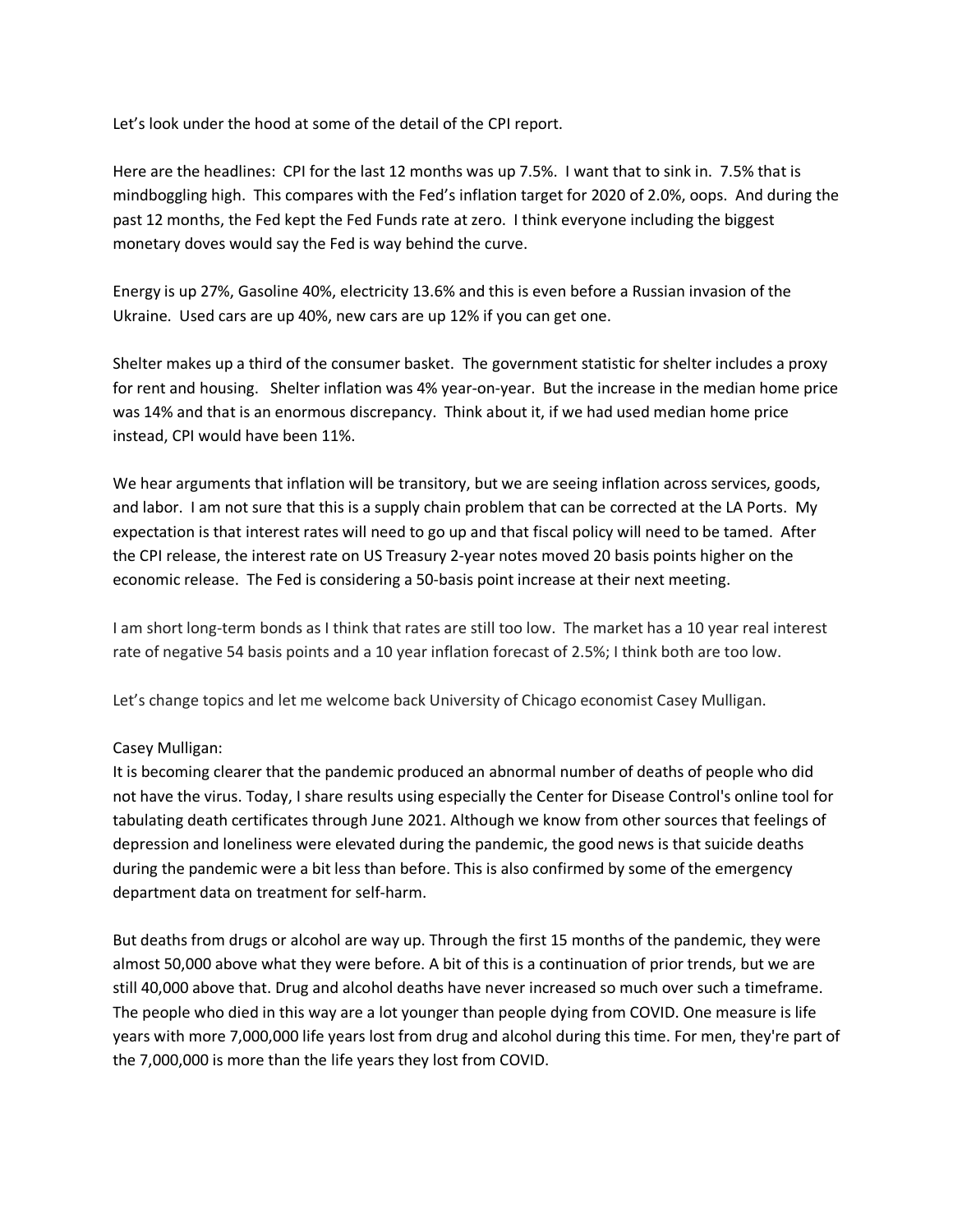For every drug or alcohol death, there are more than 100 people with ongoing substance use disorder, which is modern parlance for drug or alcohol addiction. For the substance, alcohol, narcotics, and meth, I estimate that 47,000,000 Americans have substance use disorder, 8,000,000 of which are above the previous trend. They will show up in a lot of metrics of economic and social activity on an ongoing basis, and employment and labor force participation are likely among them. The economics toolkit readily explains what happened.

Our federal government was spending- sending people massive amounts of cash, on average, \$30.00 per household per day. Normally, incomes go down during a recession, but in the pandemic, personal incomes increased record amounts. It would be wishful thinking to suppose that exactly zero of that money went to drugs or alcohol. It's true that national savings rates went up a lot, meaning that, on average, households spent little of the money on anything. But we know from prior research that people with potential for drug and alcohol abuse are not average. I guess that they saved too, but still not as much as the average.

We know from prior research that liquidity is quickly followed by somewhat elevated mortality from alcohol and drugs. This effect is especially strong when the liquidity is not coming with any incentive to invest in job related human capital. Indeed, the pandemic payments were big disincentives to be working. To quantify the income or liquidity effect as well as price effects, I consider alcohol, narcotics, and psychotropics separately. Alcohol induced causes include acute alcohol poisoning, but also deaths from chronic alcohol related liver disease. By the CDC's convention, it does not include drunk driving accidents.

Narcotics deaths are almost all involving opioids of one type or another. Deaths involving psychotropic drugs are primarily crystal meth. Alcohol has its own price changes which I relate to the shift of drinking from bars and restaurants, where alcohol is expensive, to home, where alcohol is much cheaper on a per gallon basis. As a quantitative matter, we know from historical data how much each percentage reduction in alcohol prices translates into additional alcohol deaths. The restaurant to home shift is much less relevant for illegal drugs. For them, I focus on the full price, which is the sum of a money price and an opportunity cost.

Consuming dangerous drugs requires time to acquire, administer, and especially recover from them. So, the full price involves the value of time, which is where the unemployment bonuses come in. Unemployment benefits have always been around, but what was novel in the last two years was very large bonuses. These are policy induced shocks to the value of time, in addition to changes to the value time coming from other sources. One prediction from this economic approach is that organic opioid deaths would not increase and may decrease, and this actually happened.

Another prediction is that opioid deaths overall would increase proportionally more than meth deaths, even though opioids include some of those categories with reduced deaths. Again, that happened. Another prediction is the combined deaths from alcohol and drugs, which were about 130,000 at an annual rate in 2019, would peak at about 180,000 in summer of 2020, which is exactly what happened.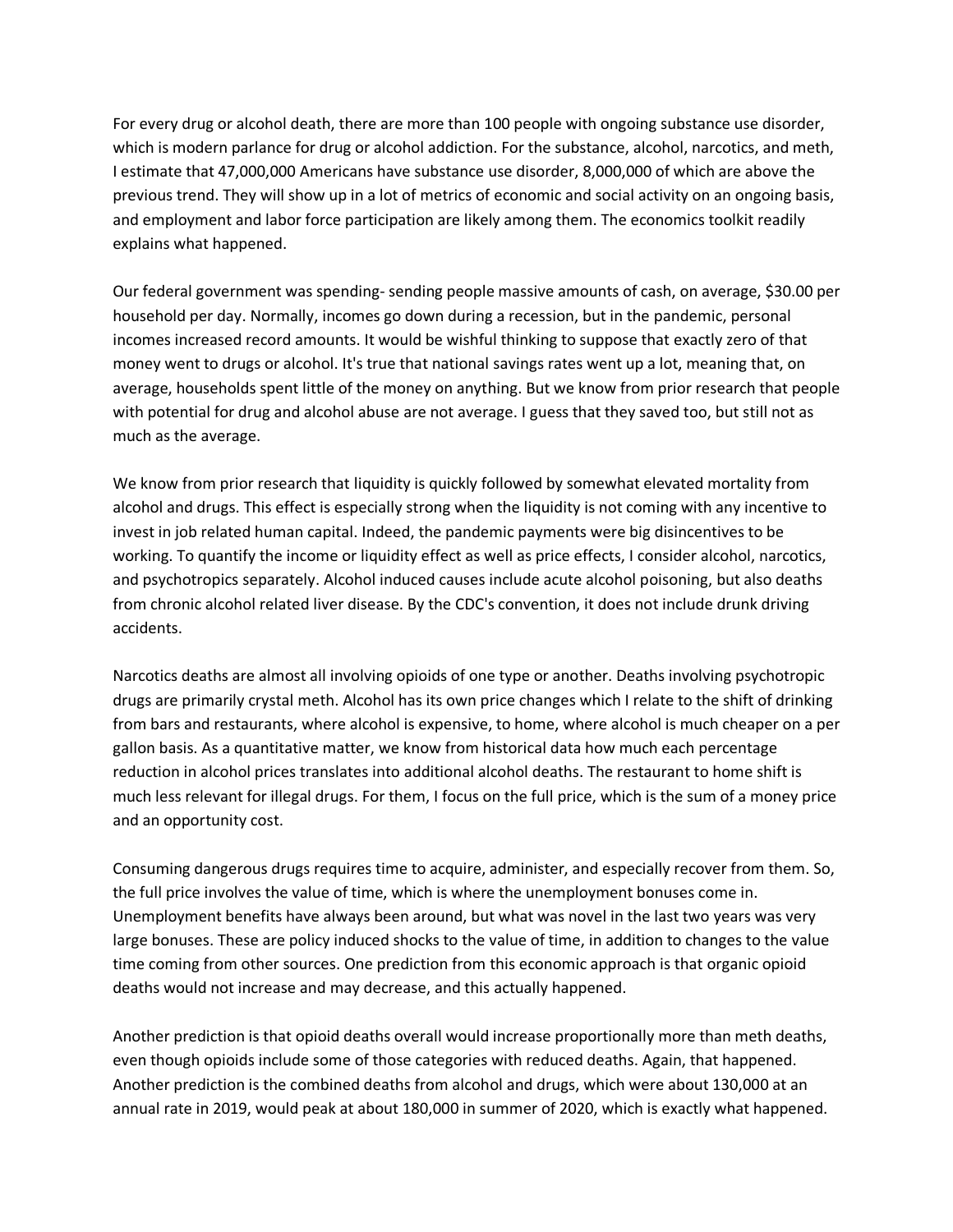The economics predicts that 25,000 drop when the bonuses stop. Again, this happened. The economics says that when the bonuses come back on in January 2021, the death rate would go back up to 180,000. Again, that's what happened.

The economic approach accurately predicts patterns by substance, demographic group, and time. For example, the double peak time series I described for drug mortality should vary across age groups because they have different rates of contact with the unemployment system. This actually happened. Throughout the pandemic, I warned, including on this show, that fiscal policy was wildly disproportionate and disruptive. Audiences were always upset that I even suggest that well-intentioned fiscal policies might have lethal consequences for thousands of people.

Perhaps all this happened as a coincidence. All I can say is good luck trying to understand the very real and serious substance abuse problems without touching the economics toolkit. This didn't have to be a postmortem analysis.

#### Larry Bernstein:

Should we have raised taxes on alcohol when the government gave these cash payments during this COVID crisis to minimize the damage?

## Casey Mulligan:

Other countries, and I use their experience with alcohol taxes. Gorbachev had increased the alcohol tax and Yeltsin had cut it, and the deaths moved right along with that. Finland had also cut their alcohol tax and they had a bunch of deaths come on. So, it's something to consider. My job is just to say what the consequences are of ... are of these things and it's our elected leaders who need to weigh the choices, but they need to know what the consequences of different choices are and that's my job.

## Larry Bernstein:

Alcohol use increased during the pandemic and likely changed behavior for the short and long-term. It will have consequences in the years ahead as well. How do you think about a broad increase in alcohol use as one of the problems of a lockdown and social isolation?

## Casey Mulligan:

This is a human capital type of issue and being addicted to a harmful substance; it's a loss of human capital and it's one of those legacies of the pandemic that we'll have. Now, one could make the argument, "Well, it was worth sacrificing human capital to make ourselves feel better," or, or whatever that may be. But still, as an economist, I can say there will be that learned long-term consequence, whether it was a good choice or a bad one. That's the way life works. Choices have consequences, even if they were justified choices.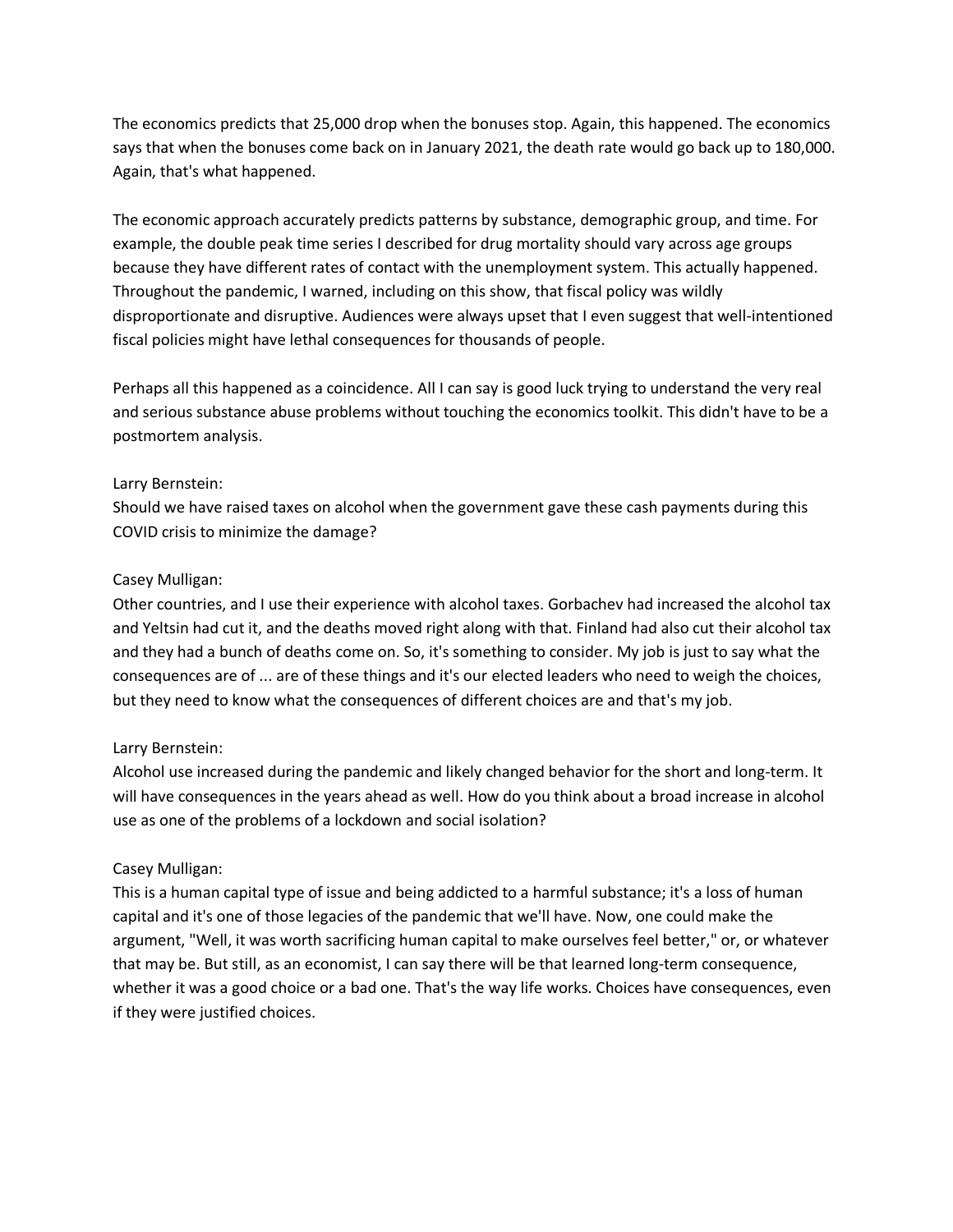### Larry Bernstein:

When the government bonus checks were first proposed, you stated that these payments would result in a surge in alcohol and drug deaths and as a result you were attacked for making these predictions. What was the essence of these attacks?

### Casey Mulligan:

Well, (laughs) I, I, I'm not a, a psychologist. I, I, I can guess. You know, knowing some of the people, uh, they, they felt, and I agree, that these policies were well-intentioned, and so any time you have good intentions and harmful unintended consequences, it can be upsetting. And you'd rather imagine a world that those aren't happening. The sort of people I talk to are not accountable, so if they're wrong, as long as they don't notice, it all, all feels okay.

### Larry Bernstein:

Some economists and politicians advocate a negative income tax. Individuals would receive periodic payments from the Federal Government independent of work effort. One of the consequences of your research is that these proposals will lead to greater access to alcohol and drugs leading to more deaths. Why don't people worry about the negative consequences of government payments replacing work?

### Casey Mulligan:

Yes. And it doesn't get talked about a lot.

Before this pandemic we had studies. And it was found, the key issue was none of these programs happen in isolation. When the government's cutting the checks for the people, what are kind of the strings attached? Are they encouraged to get, engage with work or, or the opposite? A lot of the programs that have happened historically were encouraging people to engage with work so you didn't see these kinds of effects.

Another issue would be that the United States is different in terms of especially drug problems, and the prevalence of them. And something then that might work in, in Norway might have a very different effect here because the dangerous drugs are a very real option over here.

## Larry Bernstein:

America has some of the lowest employment participation rates in modern times and that was true even before COVID. And it was a function potentially of government programs that allowed or encouraged people not to work, but to choose leisure that included availability to both alcohol, opioids and other drugs. Should we consider the consequences of the benefits associated with work and the negative consequences associated with certain elements of not working?

## Casey Mulligan:

We want to recognize that there are, there are complements, as we say. They go together, being not work and, and the substance use. Not every person but on an average basis, and the causality therefore goes in both directions because they are kind of joined like that. And drugs have gotten a lot cheaper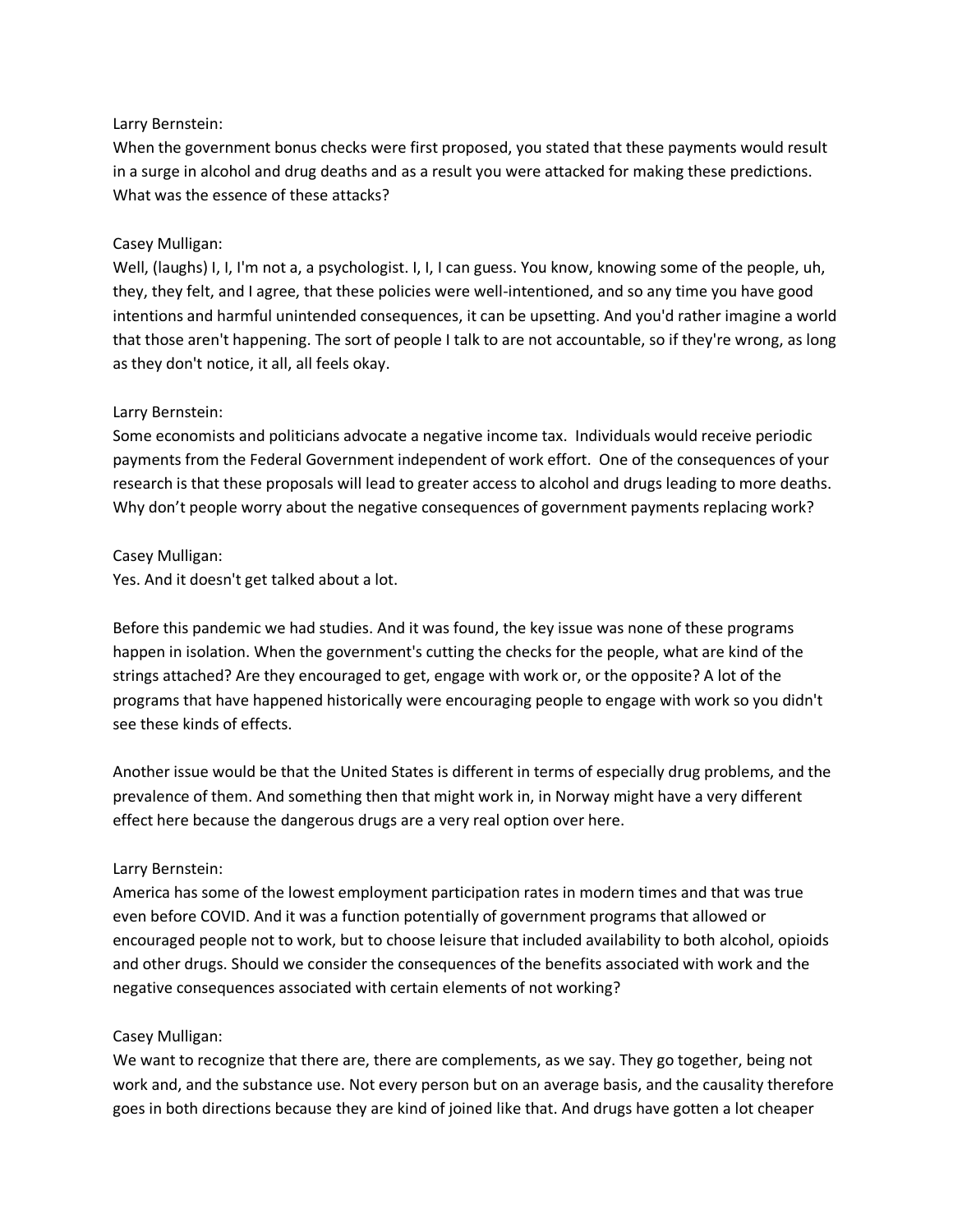and a lot more available and that can discourage people from working without any other, any change in fiscal policy. Is that a benefit or a cost? I mean, there's a certain libertarian point of view that would celebrate somebody's opportunity to take these drugs, even if it's they're risking their lives.

But certainly, there are family members and a lot of people upset. I mean, that's part of where 2016 came from, a lot of people upset at attending these funerals and they would say, "Please consider these unintended consequences, we really want them to go away."

#### Larry Bernstein:

Your recently published paper linking Covid checks with alcohol and opioid deaths using novel econometric methods. Can you explain how you proved your thesis?

#### Casey Mulligan:

Well, I have a model. (laughs) And now, in, in the alcohol case it's a fairly straightforward demand model, and there we have historical estimates that I mentioned earlier. Finland, Yeltsin, Gorbachev, places in the United States. We have an idea how price translates into alcohol deaths. Alcohol consumption measured in gallons, but today we're talking about the deaths.

There's also an income piece which I looked at the amount of income and said, "Well, let me just suppose that people get all this money and they spend some of it and they spend it on a lot of things, not just alcohol and not just drugs." Kind of according to how they bought things before, but they've got more money to buy the things that they bought before.

Meth is similar except all the drugs I have this employment connection. And there, we knew a lot about how money prices affect drugs that's been studied a lot. And then I said, "Well, the opportunity costs of not working, that's in addition to the money pro- costs. Not only you have to spend money but you hurt your ability to make money." So, I just translate it, and that's a standard tool, at least since Gary Becker, in economics to think about prices as having these two parts, a money part and a time-part.

Once I take that step it's fairly easy because I know how much the bonuses are. I mean, they were \$300 and \$600 pretty easy to measure in the world of illegal drugs where the money prices actually can be quite hard to measure.

Now what's most novel it's work that I had done before the pandemic is the opioids have these two organic and synthetic products that are coexisting. A shock to the market we had seen before and I expected we would see it again, can cause people to switch from the expensive prescriptions or even heroin by comparison being expensive, to something cheaper like fentanyl. Especially fentanyl, and so their stocks kind of get amplified compared to the alcohol and meth cases.

We had seen that before. We had seen various policy changes around prescriptions and then we were surprised. Like, "Oh, gee, these people switched to fentanyl and they ended up dying more than they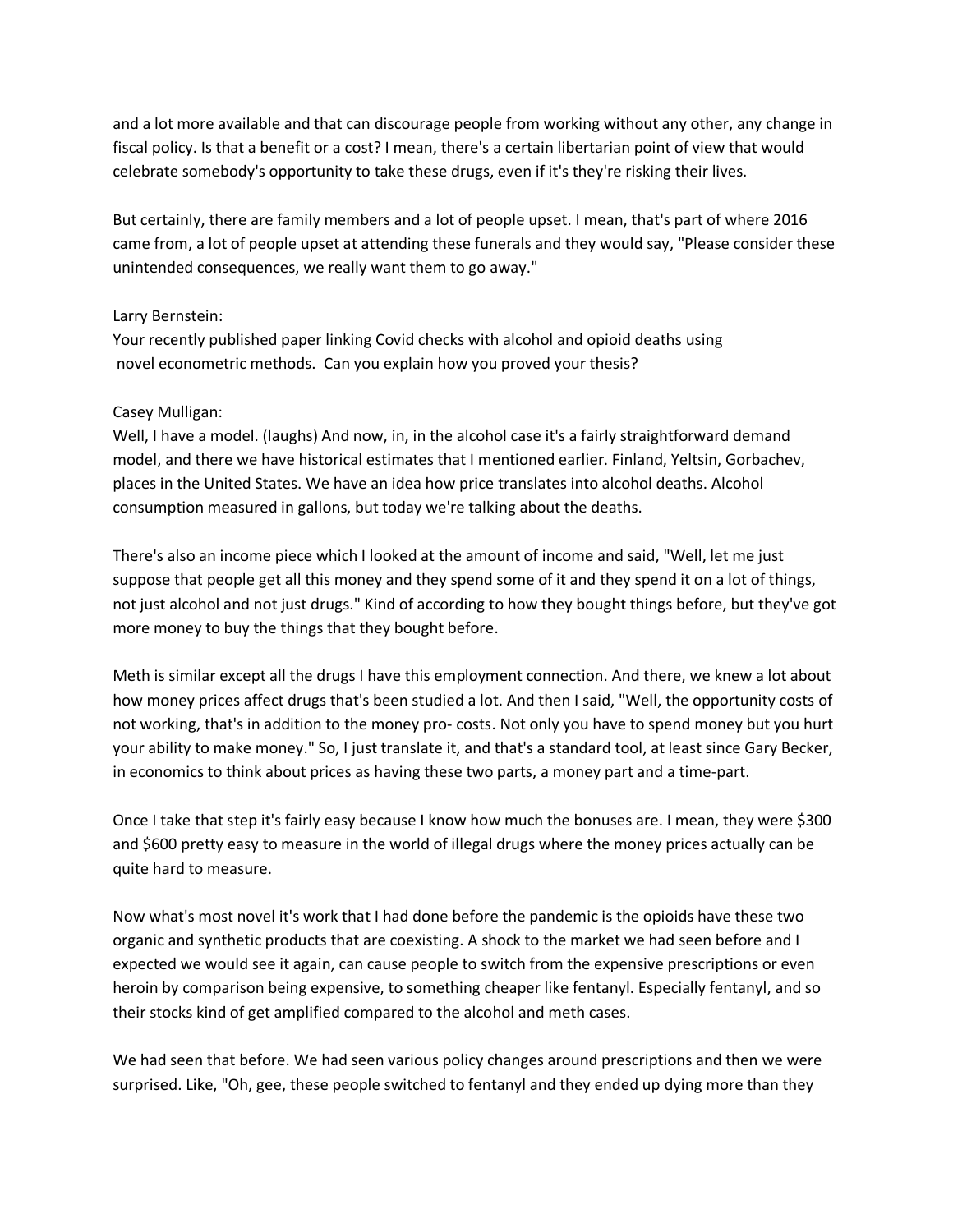were dying on the prescriptions." I had a numerical estimate of that from before the pandemic so I used that number as well to apply.

This is not an exact science. I'm not using a scalpel here. There's a lot of sensitivity analysis in the paper and if somebody tells me, "Casey, you were off by 20% or on this effect or that effect," it's hard to argue in a number of these elements. While we have five or six different pieces and some are maybe overestimated and some are under-estimated and maybe the totals not so bad.

#### Larry Bernstein:

Deaths in the US are up year over year. Our natural tendency is to assume that the increase in deaths relate to Covid. But you are saying that the increase in mortality relates to changes in behavior caused by lockdowns or bad government policies.

#### Casey Mulligan:

There's two parts to that. A lot of the movement to being at home would've happened anyway. Certainly, we had state governors and counties putting down rules, but a lot of people would've done that anyway. And there would've been deaths, especially alcohol deaths from that anyway. And maybe also the drug deaths, too. So, I blame it on the pandemic. The government can make it better, maybe could warn people, maybe not over-hype the danger so that they're running home in cases when they don't really need to run home. Like 20, 25-year-olds maybe didn't need to run home.

I would blame that on the pandemic, and one of the things I want to look for in the data going forward is the other countries that didn't have our policies but obviously had the pandemic, what on, what, what happened with them? And I think you're going to see alcohol deaths in an awful lot of countries.

The drug deaths are in my view, much more tied to the fiscal policy. Now you could say, well we had to have that fiscal policy because of the pandemic. But other countries didn't have that fiscal policy, so we didn't have to. Maybe you decide it's a good choice, and this was just a unfortunate byproduct of a, ultimately a good choice. But it's a choice that other countries did not make. So I'm not expecting to see elevated drug deaths nearly to the degree, even in percentage terms. I mean, we were already starting from a high base, but in percentage terms I don't expect 30, 40% increases in drug deaths in, in other countries.

Other countries do have drug deaths, but at a lower level. And I don't expect they increased so much in the pandemic.

#### Larry Bernstein:

Your paper uses loss of years of life as a metric. If a 90-year-old dies of COVID the expected loss of life might be one year. If a 20-year-old dies from a drug overdose, then the loss of life might be 70 years or 70x more. How should we think about loss of life years in public policy terms?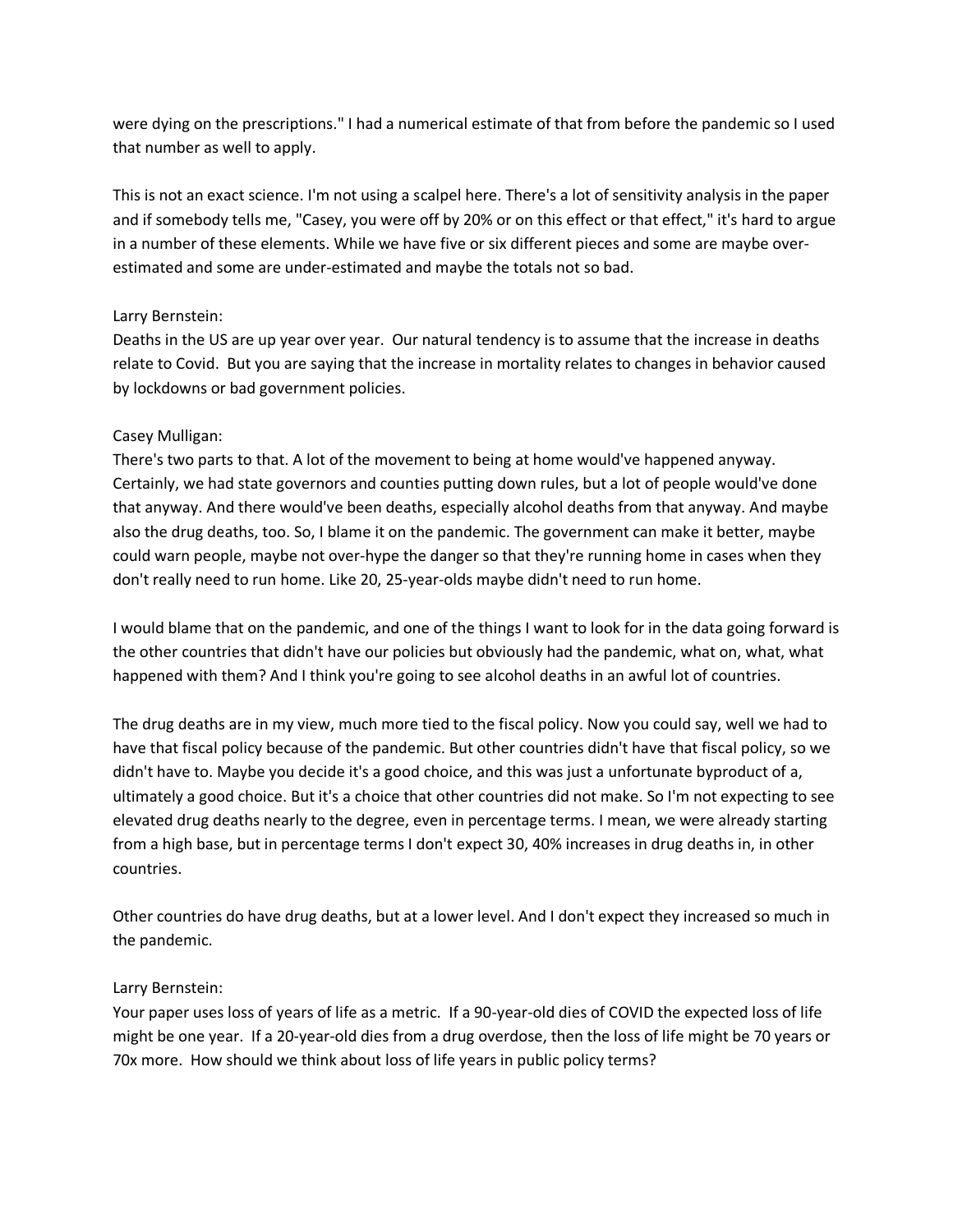#### Casey Mulligan:

I mean, it's a tricky issue. It happens on both sides, so... and it's not really 20-year-olds that are dying. I, think the third, I estimated 33 life years left from the drug deaths, compared to the COVID deaths which were maybe, like, eight years, it's in the paper.

Now Somebody who's 45 who dies from drugs, maybe they weren't going to live to 75. Maybe they were just going to live to 65, I can see that. But also the 75 year old who died from COVID, maybe they weren't going to live to 82, they were going to live to 76. So, it goes on both sides.

I think people have the perception that these dangerous drugs are like instant death, and they are not. There's over a hundred people who have a substance disorder. And that's the flip side, I mean the chances of dying in a year are less than one in 100.

So, the life expectancy of somebody using these dangerous drugs is, is pretty long. The drug's probably not going to kill them in the next 20 years, it's just that there's so many people using these drugs, and one out of 200 chance of dying is still, is not a chance I want my children taking, or I want to take for myself. That as occupations go, that's probably a bit more dangerous than being a commercial fisherman. But still, it's not an instant death. You hear stories like, oh, so and so took drugs for their first time in their life and they dropped dead. I mean that, there's enough people taking drugs that that happens every once in a while, enough to make it in the newspaper, but that's not, I don't think, what the data show us.

#### Larry Bernstein:

How have other economists reacted to your COVID and Drugs paper?

#### Casey Mulligan:

Well, I was kind of pessimistic, although the president of the NBR had me make a video yesterday about it, he's very excited about the paper, which very much surprised me. Because a lot of them were cheering for their bonuses and were upset with me when I said that this might be a side effect of it. My profession is very much moved, become what I call causality police. They don't want to talk about something, and, unless it's a postmortem, and in this case, literally. They, they want to see a smoking gun that, that proves that whatever hypothesis is actually guilty. Or, or, or the real cause.

And that's going to take decades. I think the circumstantial evidence is strong. I think we're all are Bayesian when we really want to make a decision in life, but the Bayesian approach is not the, the vogue in my profession.

Larry Bernstein: And why is that?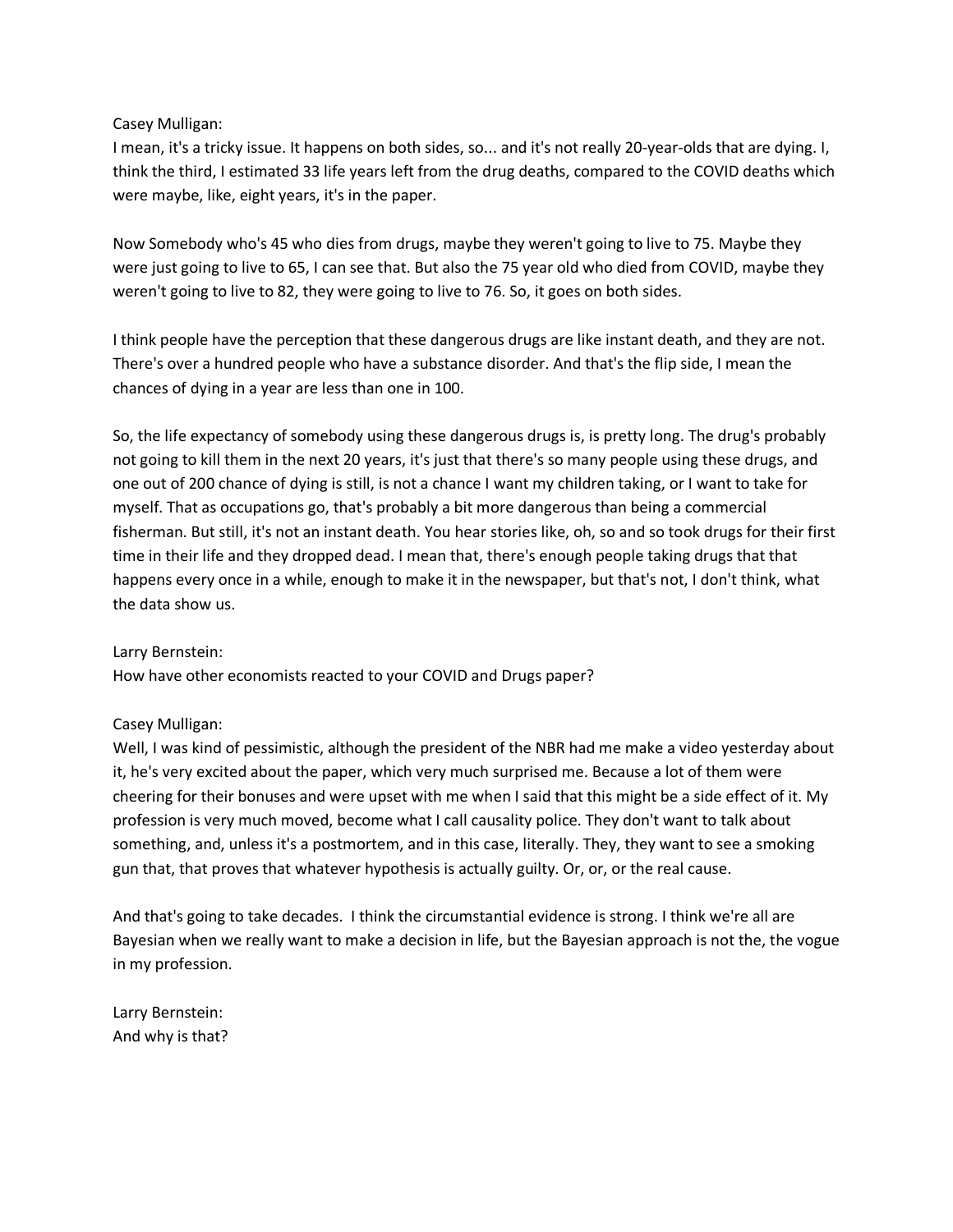#### Casey Mulligan:

I mean, we've made some technological advances that people are excited about and they're kind of, that's... their vision is a little bit narrow, because that's what, where the progress is. And then progress is a good thing. But sometimes you lose sight of the rest of the landscape.

#### Larry Bernstein:

Let me explain what Casey meant by we are all Bayesians. Thomas Bayes in the 1700s was a mathematician who created a formula that incorporated your predictions in the model. You had your own predicative value, and then after seeing some results, you would then adjust your probability estimate. So, if you live in Miami Beach and you wanted to estimate the high temperature tomorrow, and your guess was 80 degrees and then the high temperature was in fact 68, you would adjust your guess for tomorrow's high to be 77 degrees.

And the relevance of Bayes to this discussion is that Casey made a prediction that if you give money to someone who just left their job and is an occasional drug user, he expected them to buy more drugs and that some would die. In contrast, other economists in his field would be agnostic about the relationship and they would want to set up experiments to figure out if there were any relationship between having more money and mortality due to increased drug use. It makes a big difference in experimental design and analysis if you start with a working assumption about how the world works. The reality is that is exactly how all of us interact with the world.

My next question is causality, how can we be sure that there wasn't something else going on that caused the increase in Fentanyl deaths. Like let's say the police were too scared to bust drug dealers because of COVID and that was the true factor.

#### Casey Mulligan:

I mean, it's a great question, certainly if there was just one spike in April, it'd be like, well, a lot of things happened in April. When you get the second spike in January, now we're starting to wonder. And, we had the red and blue states change their unemployment benefits at different times, it'd be interesting to see how that plays out. Now, the data I only have is through June 2021, so we can't do that. But in six months or a year, we can make that sort of comparison and principle.

#### Larry Bernstein:

The psychologist Jeremy Clorfene was on What Happens Next and he highlighted that during COVID that in person therapy for drugs and AA were closed, and that this loss of in-person therapy caused lapses and drug deaths.

#### Casey Mulligan:

I mean that's a thing I would take seriously. I had a paper over a year ago where I said a lot's changed with supply and demand, and we're going to need to be worried, and one of the things is people being alone. It could be just simply they're not there to call 911, because again, these things aren't instant death. You have some kind of acute situation, you're not dead immediately. And if you're with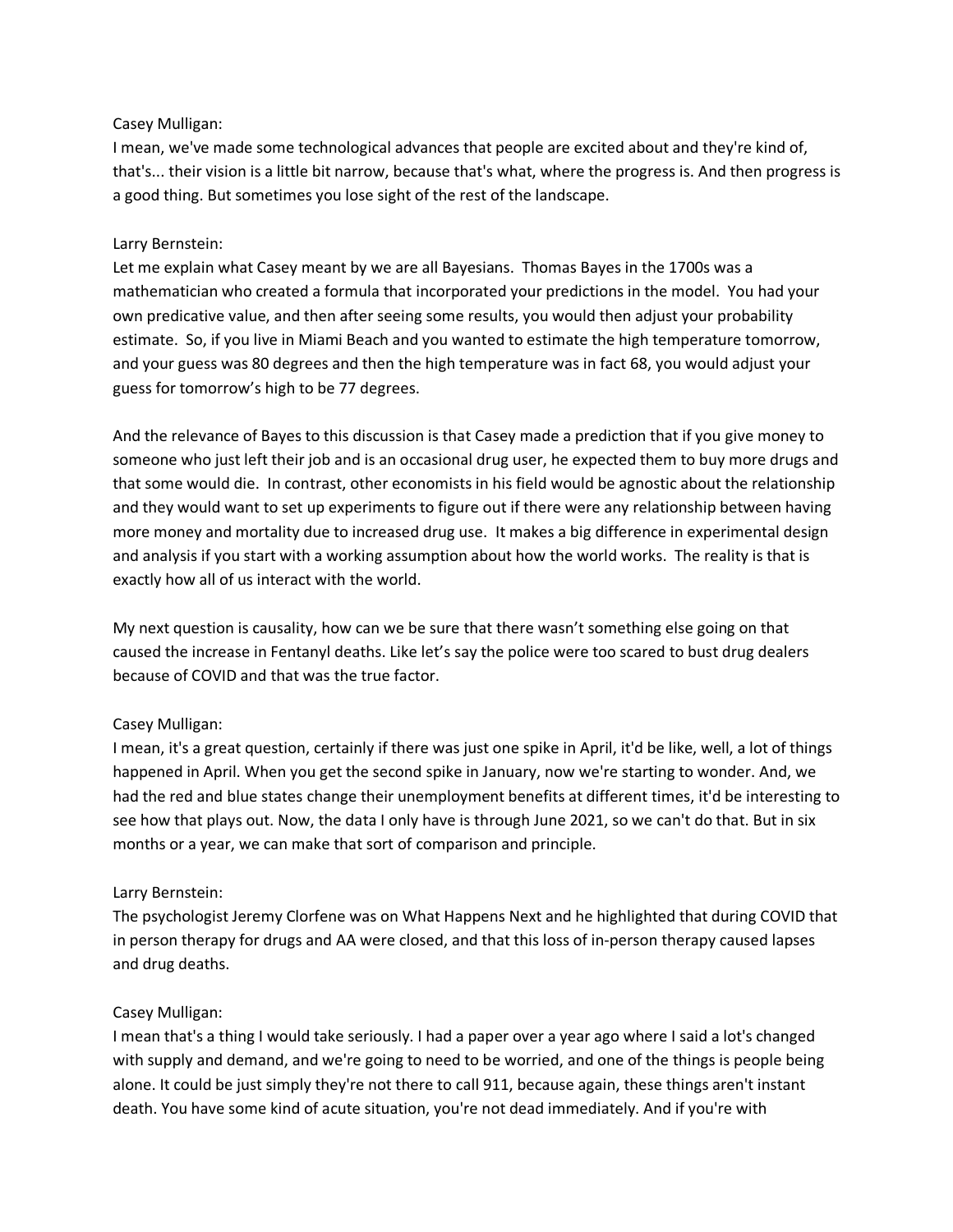somebody you might be saved. People are trying to kick the habit, and, it helps to have companionship to be successful there. So, it could've been a very big factor. I don't know quite how to measure it yet, um, you know maybe different states would've been different in terms of allowing people in that profession to, to engage with each other again.

#### Larry Bernstein:

Casey, you have presented on What Happens Next four times. One of the reasons that I keep having you back on the program is that you are a very creative economist; you choose very important and controversial topics and then apply innovative methods to under-utilized datasets. Tell us the interesting things that you did in this paper.

#### Casey Mulligan:

For each one that dies, there's over 100 who are using, and so there's a potential for a lot more, and sharper, data on the consumption. Now, when it's illegal can be tough. Although, law enforcement data can be helpful there. I like to have data on law enforcement activities.

I mean, I live in a county where they don't put people in jail anymore, or prison, and it has that been a factor? That's pretty different story than I told in the paper, but we know, for example, in these data, that the increase, and this was coming before the pandemic. The increase for blacks is very different than for whites. Is that because they're in cities that don't really put people in prison anymore, and drugs are much cheaper and more available? I don't know, but these are the sort of things to investigate.

I do know some MDs who are looking at data on prescriptions. That's a legal market, and they told me they're finding quite a bit more prescriptions for opioids. Was it opioids or benzodiazepines? Which are often used with opioids. I don't remember which they were finding, but that's an example of the type of study that can be done, and then you can get some pretty reliable numbers in this sort of area. I mean, as you can sense that pay a lot of attention to the measurement here, because when you're dealing with it- potentially illegal products, it's a big concern. Often, what we do is driven by our ability to measure.

#### Larry Bernstein:

Were there differences across races related to drug deaths for Covid checks?

#### Casey Mulligan:

I haven't looked at that super thoroughly. It was pretty similar. It's just that the blacks had this higher trend, especially on opioids? Blacks were not having opioid deaths for many years.

People say, "Well, that's because they didn't have prescriptions," and they talk about why don't blacks have prescriptions. Interesting topic, but once fentanyl came into the markets in its permanent way, which is more or less 2015, 2014, the narcotics death among blacks started growing like crazy, and it passed the whites in 2019, and it's continued at a faster pace, dynamics and differences by gender and stuff, I don't see that much difference, but it's not something I studied exhaustively, and it's a little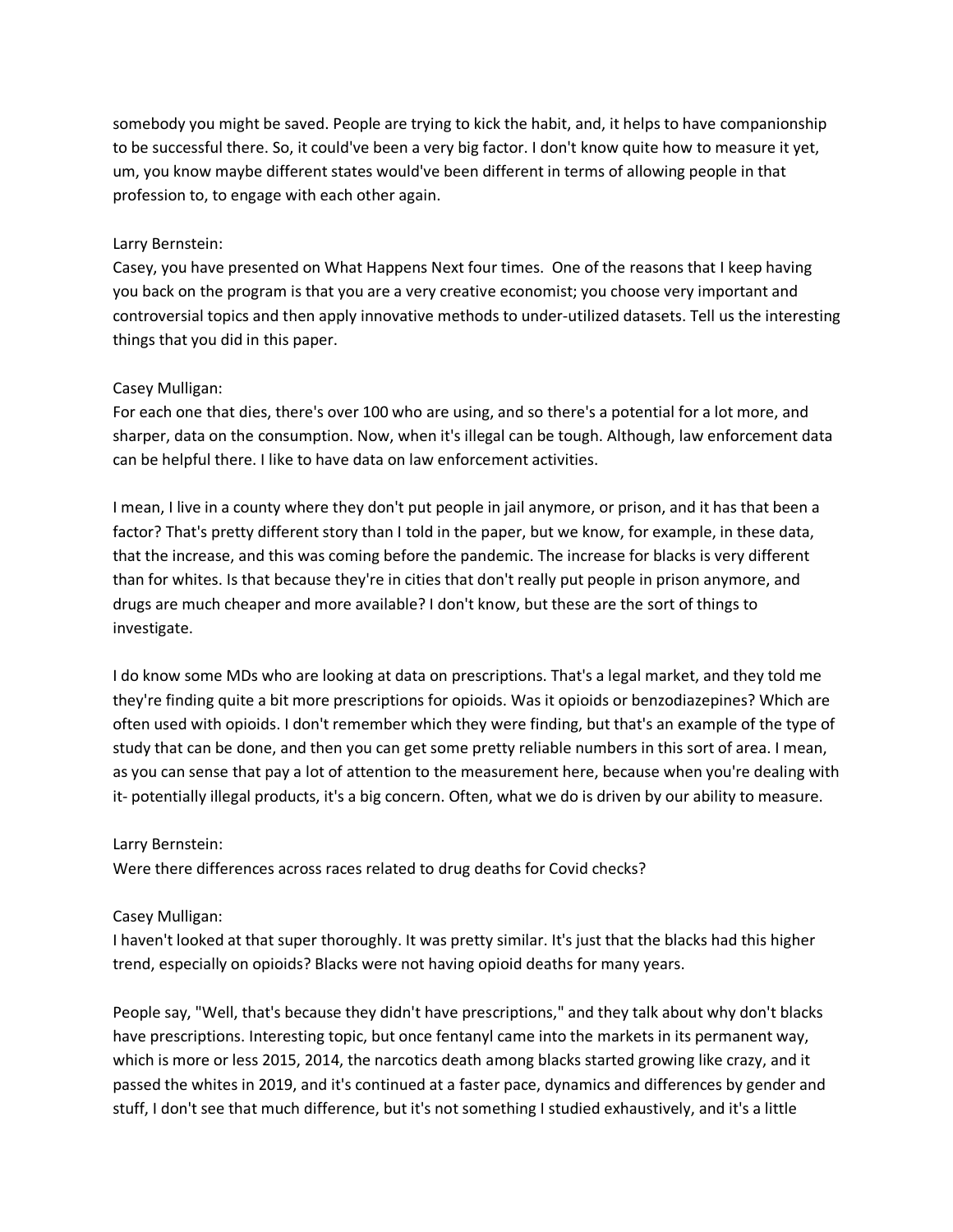tricky, because blacks are,, 13 or 14% of the population. So, there's that much less data for them. Tends to be a little noisy for some of these questions.

#### Larry Bernstein:

Angus Deaton won the Noble Prize n Economics for his work related to the declining life expectancy of white men in particular related to drug deaths caused by Opioids, and now you are saying that these drugs are hurting African Americans in a bigger way. What is going on?

#### Casey Mulligan:

I mean, it already happened when they were put that book in process- Like I said, they were- from between 20- let's say 15 and 2019. Lot more deaths among blacks. They had reached par with the whites by that point, and then, it's gone passed, so that was maybe not good timing on their part. It was a nice story for many years, but not anymore.

#### Larry Bernstein:

What government policies can reduce drug deaths?

#### Casey Mulligan:

One thing I was urging for in the White House. I had a lot of trouble, I'm afraid, was just for the government to think about, "Well, what is it doing to add to the problem?" Because you think, in principle, the government could control itself, but neither Democrats or Republicans are all that interested, (laughs) and that they would rather blame pharma companies. Maybe a political entrepreneur could figure out how to do it because we still subsidize prescriptions.

The doctors and hospitals realized if they sent home a nice, big bottle of Oxycontin (laughs), and that they would get a bigger bonus from the federal government, and they obliged and did it, and we only got rid of that in 2019, and CMS, the agency in charge of that went kicking and screaming. Trump has to force them to do that, and they said, "No, we don't need to do this. there's no reason to think that prescribing blah, blah, blah."

So, we subsidized benzodiazepines, which people like them with opioids. In fact, anesthesiologists, theyif you have a surgery, a totally legitimate (laughs) surgery in a legitimate hospital, probably they're going to give you fentanyl, and a benzodiazepine, because it- it makes the fentanyl work better, and, the recreational users know this, and Obamacare, for the first time in our history, began subsidizing benzodiazepines.

Medicaid, they knew that they were abusive, and abuse potential there, and they refused to cover them, but not Obamacare, we have to cover everything. So, they covered that can be reversed. Obamacare could be repealed all together. If it did, that would go with it, but certainly, that part of Obamacare should be considered, because there, you're subsidizing fentanyl, (laughs) but- because it's something people use with fentanyl.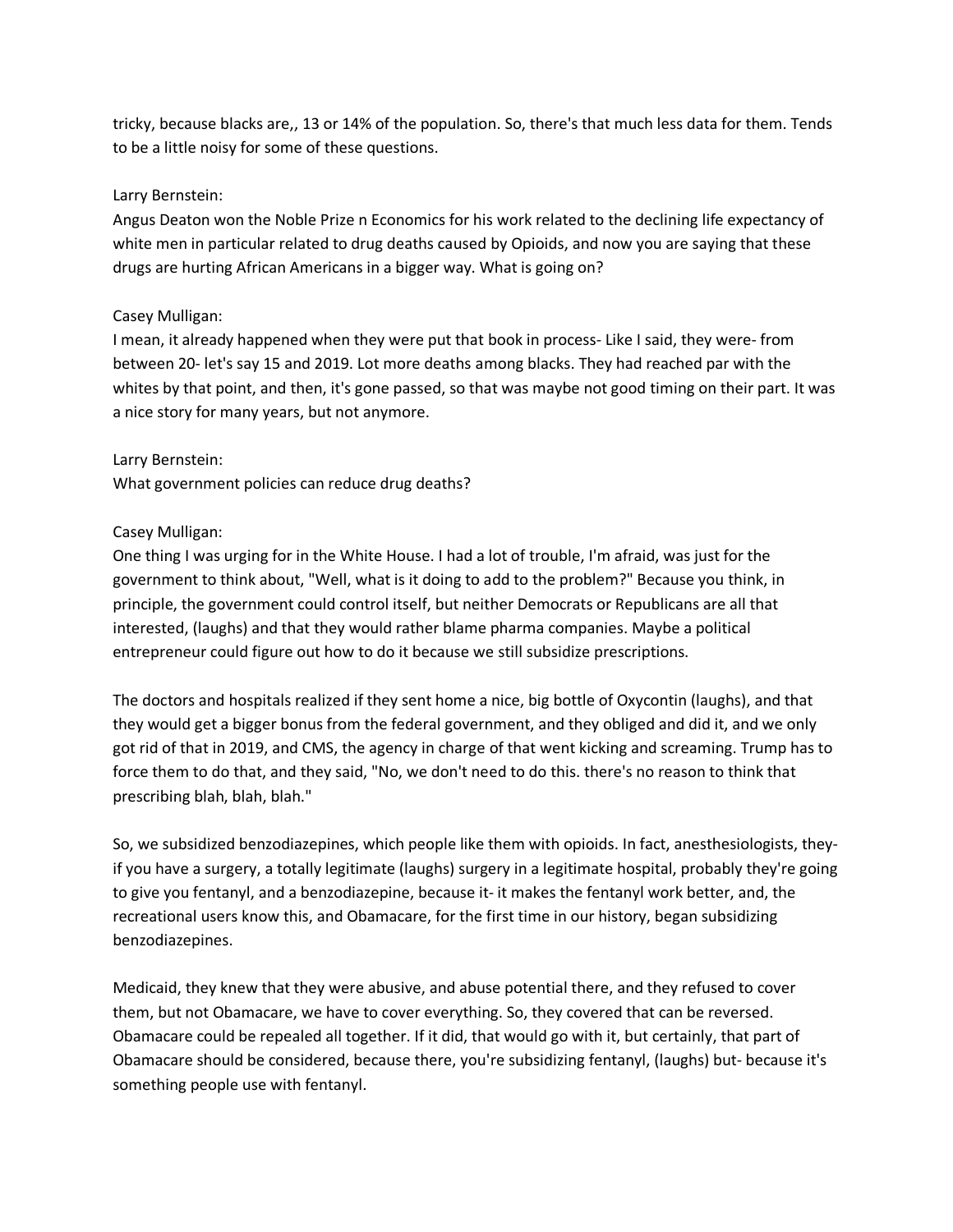Emptying the prisons has consequences. Again, it's not for me to weigh, but I think we'll want to recognize that maybe the reason we have so much fentanyl is because- is it just a coincidence that, within months of ending the federal war on drugs, as Obama and Holder put it, that fentanyl came into our country to stay? It had been in our country dozens of times before, going back to the 70s, and the DEA always found it, and beat it back, put the people in prison.

Then, they changed the sentencing policy, and within month, we have fentanyl in our country in a very big way, and actually, at the same time in 2014, Sweden got fentanyl in their country, and they escalated their way on drugs, and they beat it out.

So, this is- Again, (laughs) there's more questions than answers, but the questions need to be raised, and I haven't heard anybody raise the question of, you know, it's a drug problem, one of the unintended side effects of incarceration justice, or whatever- (laughs) whatever they call it criminal justice.

Larry Bernstein: How can we improve the war on drugs?

#### Casey Mulligan:

I'm a big fan of innovation, (laughs) and trying things, and some of the states out West are trying safe injections sites, and I'm very skeptical, but I believe you've got to try, (laughs) even if you have an idea that seems bad. I mean, innovation is needed here.

#### Larry Bernstein:

Casey, I end each episode on a note of optimism. What are you optimistic about?

#### Casey Mulligan:

Innovation- we've had a lot of health problems, historically. Water borne diseases, polio, COVID itself, AIDS, and they seemed pretty intimidating at the time, and innovation maybe didn't totally solve the problem, but they made the problem a lot more manageable, and so, I'm optimistic that medical innovation will help in this area, too.

#### Larry Bernstein:

Casey, thank you so much for your remarks. Alright, let's shift gears and go to our next speaker, Ari Ciment. Ari, welcome back to the show. What are you seeing this week in the hospital?

#### Ari Ciment:

The hospital numbers are coming down as the percent positivity of cases locally are coming down. The oral antivirals are not really accessible in any hospital. They're only for outpatients. it's now widely available to get Paxlovid and Molnupiravir. And it's still very available even to get outpatient monoclonal antibody. Ironically, it's easier to get monoclonal antibody sotrovimab through concierge practices than it is through hospitals.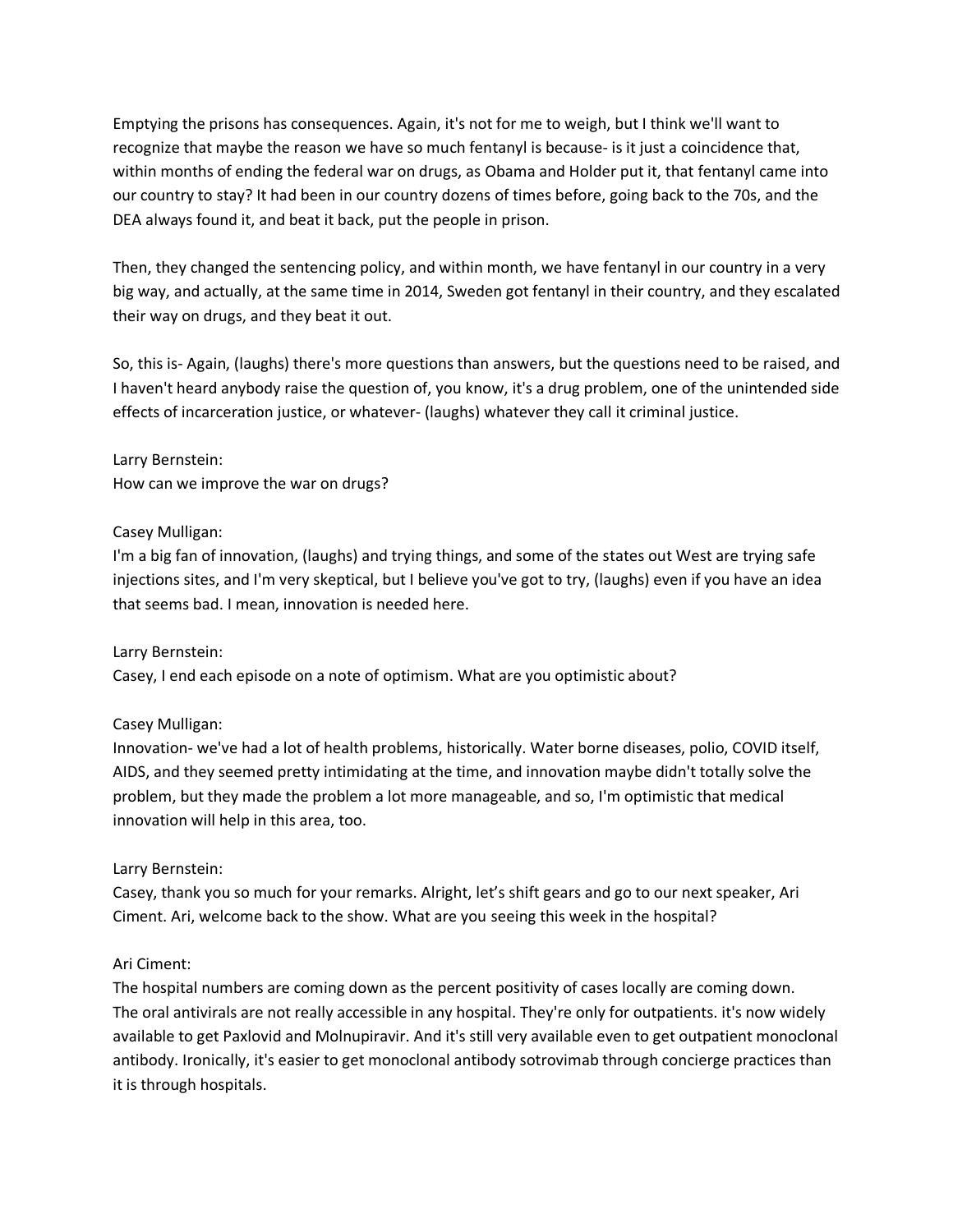### Larry Bernstein:

Omicron has been the dominant variant for a while now. What would you recommend as the treatment for a Covid positive patient who is 55 years old without comorbidities?

### Ari Ciment:

Part of your question should also be, vaccinated or unvaccinated? Or double vaccinated, or triple vaccinated?

So, we'll go through your scenarios. If you're not vaccinated, you're going to need to be so aggressive. In fact, I got a call yesterday about a 25-year-old, unvaccinated. That patient needs to be very aggressive, and needs to get sotrovimab. You need to look for a reason to qualify if you're unvaccinated.

If you're double vaccinated and you're 55 years old, I would also recommend trying to be as aggressive, either the monoclonal antibody or the Paxlovid. I still don't think that there's a need to get Molnupiravir, if you have a better medicine out there, Paxlovid. So, I would use either Paxlovid or the monoclonal. If you're triple-vaccinated, then it's case-by-case. But the likelihood of being hospitalized, triple vaxxed, is very, very low. I think the number is something like five in a million.

Larry Bernstein:

So, forget about it.

## Ari Ciment:

I wouldn't say forget about it. I would still offer the Paxlovid, for anybody over 55, and offer the sotrovimab. If there are any risk factors that give you a higher risk: diabetes, obesity, hypertension, then the risk/benefit ratio then shifts in favor of taking something like Paxlovid, and then you can see how you can have symptoms with the medicine, then you can stop it.

#### Larry Bernstein:

How should you incorporate having had COVID in that calculus?

## Ari Ciment:

The data keeps on switching back and forth. It looked like before delta came along, natural immunity wasn't as good as double vaccine. And then after delta, natural immunity was better than the vaccine. So now with omicron, maybe the vaccines are actually better, if you have triple. I would say a general rule of thumb, it seems to me that natural immunity is equivalent to two vaccines.

I think the takeaway message is if you had COVID before, and I'm not talking about COVID, like, in the last month, I'm talking about COVID, like, back in 2020, I would get one more shot, even if it's the baby booster Moderna, just to cover yourself.

Larry Bernstein: Does having COVID symptoms change the dynamic?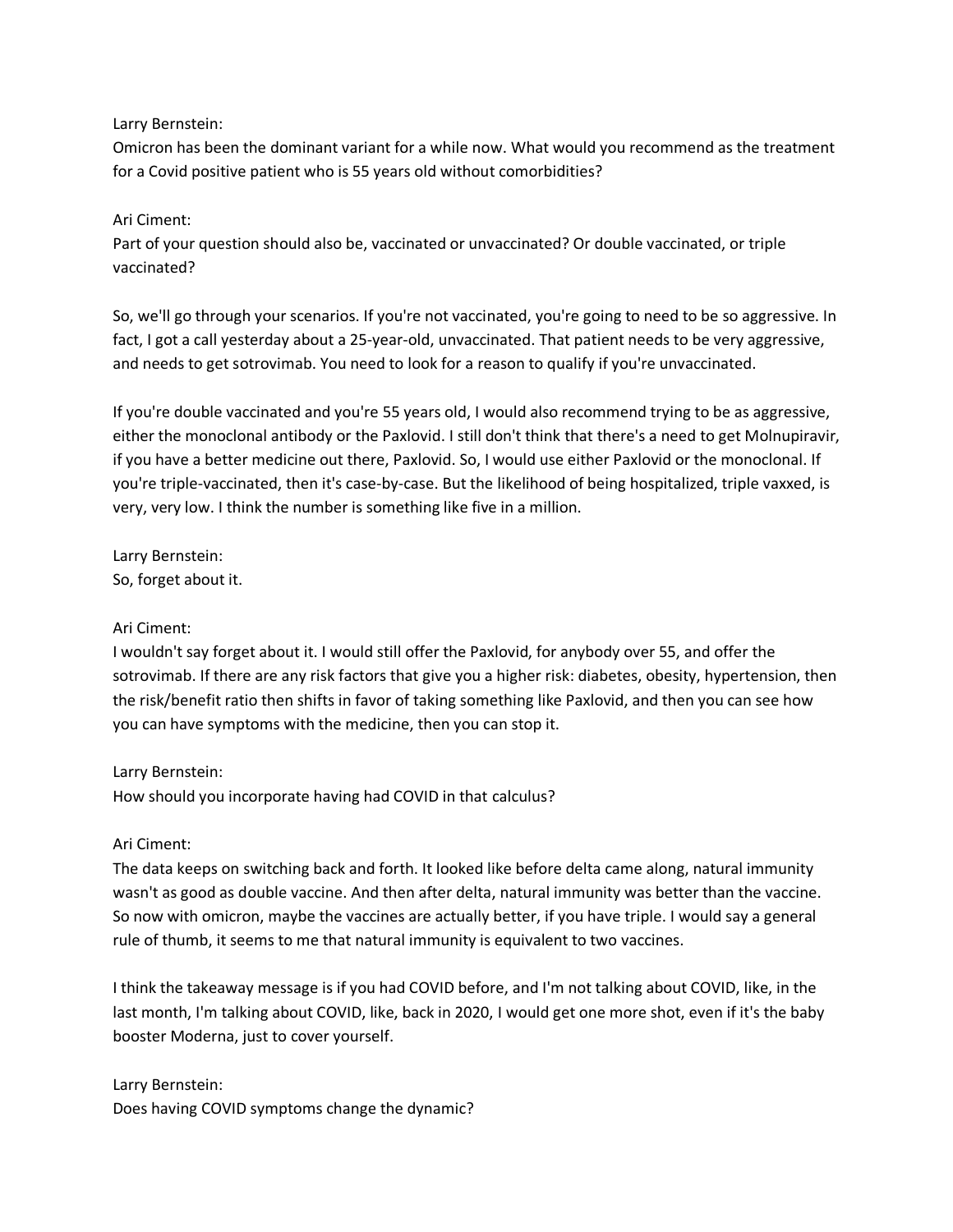#### Ari Ciment:

Another great question. With the other variants, we were so fixated, rightly so, not on the actual illness itself, but on the cytokine storm. And even if you were asymptomatic you would be pushing the monoclonal ASAP. It seems that omicron is really a completely different bug. And the way we've been practicing, and it's turned out if you get over the omicron, there doesn't seem to be a secondary phase, like there was before. Do you're feeling better, we don't have to give you the Paxlovid. We don't have to give you the sotrovimab.

One caveat is that we do see secondary bacterial infections that have developed shortly after the omicron infection. And, getting the immune system a little boosted might help prevent that. That's speculation. But it might have prevented some of those secondary bacterial infections we saw in some of those patients. And the flip side is, people who have post-COVID syndrome, should we be more aggressive treating those asymptomatic, or lower symptomatic patients early on, to prevent that post-COVID syndrome? No one knows the real answer to that. The way we've been practicing is, you're asymptomatic, or low symptoms, then we're not really pushing those medicines.

#### Larry Bernstein:

My dad was a cardiologist. And he got really frustrated when patients would take antibiotics when they had a virus. But what you're describing to me is that post-omicron you have a bacterial infection. How do you feel about antibiotics in lieu of monoclonals, how would you feel about going with a Z-Pak or other antibiotic to reduce the chance of getting a post-bacterial infection?

#### Ari Ciment:

A lot of the concierge practices are sending home patients with a Z-Pak and, and Paxlovid together. There is no clear evidence to do that. In fact, you might make things worse by giving an antibiotic too early, because that patient can now develop some resistant bug later on. If I am going to use an antibiotic, it does make sense to give them macrolide antibiotic, doxycycline has some at least in-vitro activity antiviral effect. But it has no clear, documented anti-COVID in vivo evidence. There's a risk of giving antibiotics for a viral infection. Potentially, you're going to provoke further resistance later on. Just, the point is that you should be on the lookout, because you are immunosuppressed after a virus.

#### Larry Bernstein:

How does the cytokine storm, the pneumonia and the bacterial infection interrelate?

#### Ari Ciment:

The cytokine storm that we were seeing with the other variants was not necessarily a bacterial superinfection. The markers didn't demonstrate that there was another infection going on. It was just a heightened inflammatory response causing inflammation in the lungs. We would treat it with antiinflammatories and not antibiotics. The vast majority of people with omicron will just get better afterwards. But there are some people that have immunosuppression develop some sort of bacterial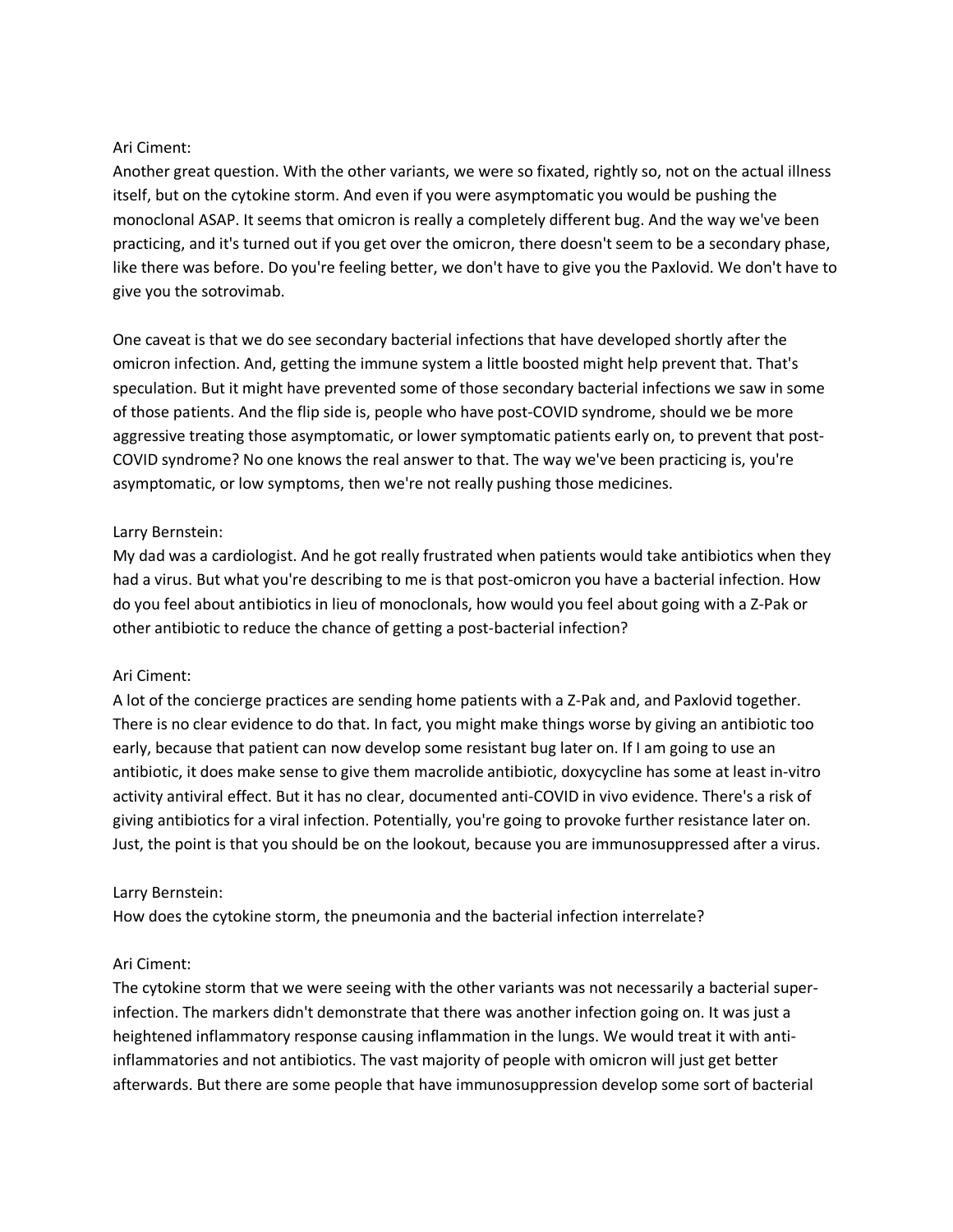superinfection, which is different than the cytokine storm that we were seeing before, where it's just a pure inflammatory response.

Larry Bernstein: Can you recommend treatments for long COVID?

### Ari Ciment:

There aren't any specific treatments for "Diagnosis: long COVID syndrome." Long COVID covers everything. It's either fatigue. It could be shortness of breath if there's actually lung involvement. It could like persistent brain fog or word recall problems.

You're gonna see different treatments based on who you see. So if you see a neurologist because you're thinking slow and inkinetic, Dexedrine and Adderal and Ritalin. But if you see a pulmonologist like myself because you're short of breath, you might get an inhaler with inhaled steroids and an albuterol, breathing exercises.

There are some antioxidants people use, like atecylcystein. There is no FDA-approved medicine currently for long COVID syndrome other than off-label drugs that we use for other things. So, for instance pirfenidon is a drug that we use for idiopathic pulmonary fibrosis. They are currently in Phase 2 trials looking at a form of pirfenidon for long COVID pulmonary issues.

If you do have long COVID syndrome and try to enroll in one of these trials. A lot of these medicines have very few side effects. So there's one trial in vitamin C and a slew of vitamins. I have to admit that I have used concoctions of vitamins for patients to see if it helps their long COVID syndrome. Vortioxytine is an SSRI that being studied for cognitive effects. There is a trial with medical cannabis.

## Larry Bernstein:

I had long Covid after I left the hospital in December 2020. I had poor balance and couldn't walk a block. I got a physical trainer and got my strength back in six months. My pneumonia was pretty bad and got easily winded and had poor aerobic capability, but over 6-12 months I got my conditioning back. I had brain fog but that went away after a year. Does exercise and the benefit of time the answer or does a patient need a pharmaceutical solution?

## Ari Ciment:

Certain patients like yourself had a pulmonary condition. You really had some damage done, and it takes time for the lung cells to regenerate. And, in your case specifically, you want to buy time and try to limit the amount of pharmacologic interventions, which all have some certain side effects. Sunlight, PT/OT, increase your stamina, that's much better than taking Adderal and Dexedrine, and you just needed time. But it was clear in your case that you had pulmonary involvement.

There are other patients that have cognitive defects and they don't have those infiltrates ever on their CT scans and their x-rays. Those are the ones that explore pharmacologic options. A patient with severe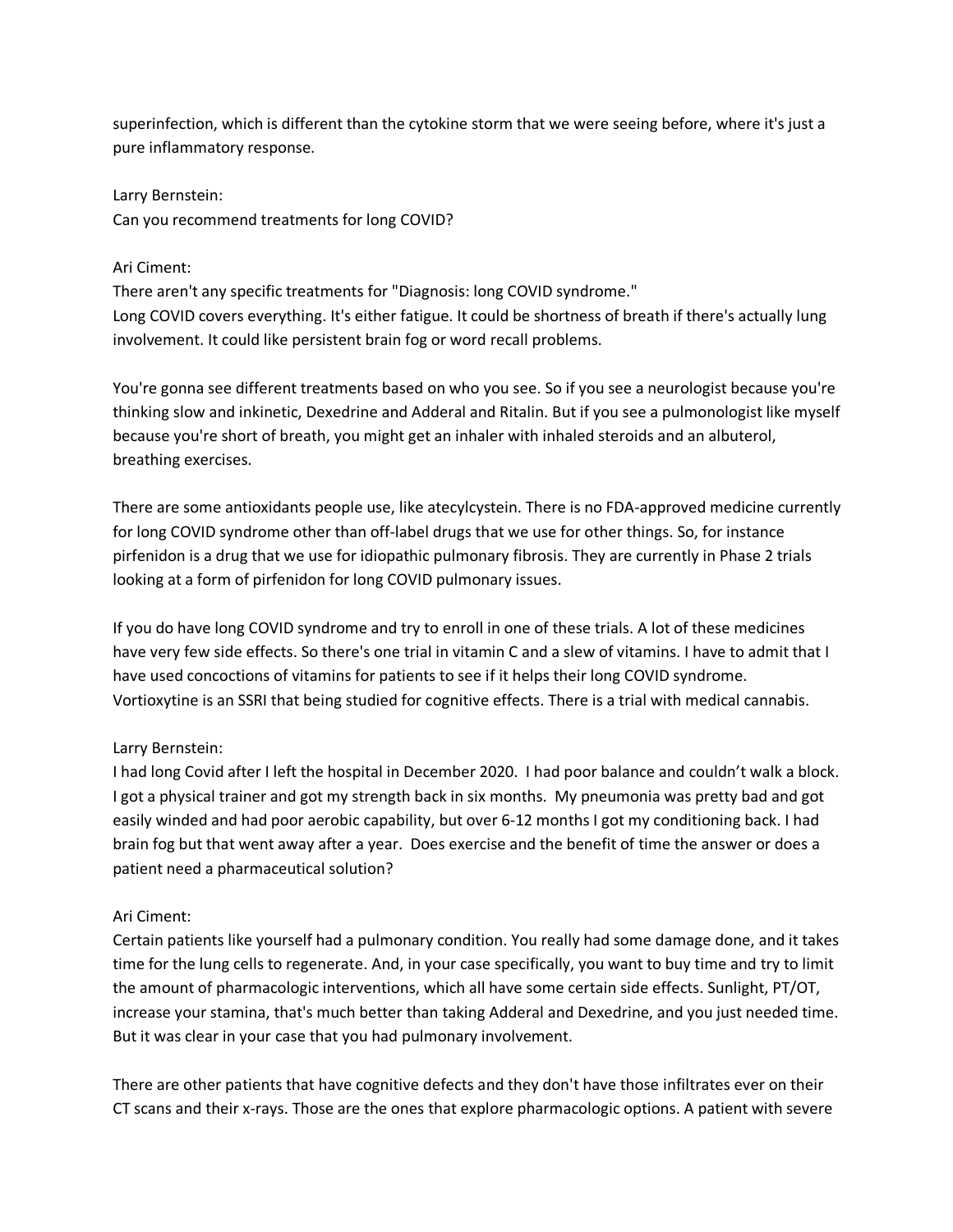brain fog was also desaturating while walking. I actually put him on steroids, even though it's late. And he immediately got better. If you go to some rheumatologist, they give crazy high doses, that will give IV a gram a day for three days. I've seen that used for long COVID. I personally think that's very, very high.

The vast majority of people do get better over time. So, if you could do natural things like increasing physical activity, going outside, getting sun, that is (laughs) definitely the best.

### Larry Bernstein:

Let's talk about steroids next. You gave me old-time generic steroids when I was in the hospital with COVID and it worked like a charm. What do you think of using steroids for long COVID?

### Ari Ciment:

I think we learned a lesson about steroids themselves. We are sometimes our own enemies: We're overcombatting the illness; we're causing this inflammatory response and that's what the steroids are doing. We're gonna slow it down."

For years we always have said, "if you have influenza and you have a viral illness, don't give steroids." That's why it was very difficult early on to adopt steroid usage when it came to coronavirus, because people were really scared that you were going to cause the virus to blow out of control.

But once we saw a lot of the cases were actually dramatically improved, then we started employing it as on outpatient therapy too. And reluctantly would first wait a few days. If the oxygen levels dropped, then you would get the steroid and then miraculous things happen.

I think we are going to be using steroids more frequently for viral infections whatever it may be.

#### Larry Bernstein

Let's say, post-COVID you have this nagging cough. Anything to be concerned about there?

#### Ari Ciment:

it's very common after any viral illness that your whole body is out of whack and the same things that cause cough before are likely what's causing it now, post-nasal drip, reflux. So, before somebody starts to think that they have a recurrence or they have a severe pneumonia, it might be worthwhile to see regular treatments over the counter like internasal Fluticasone. Or nasal sinus rinses, neti pot, Pepcid, oromeprazole treatments, stuff over the counter.

#### Larry Bernstein:

Next topic is Masks. Cities like NYC have announced an end to the mask mandate. But each individual can make their own decision based on their own health risk profile and the situational risk. Are there situations where you would suggest mask wearing or social distancing?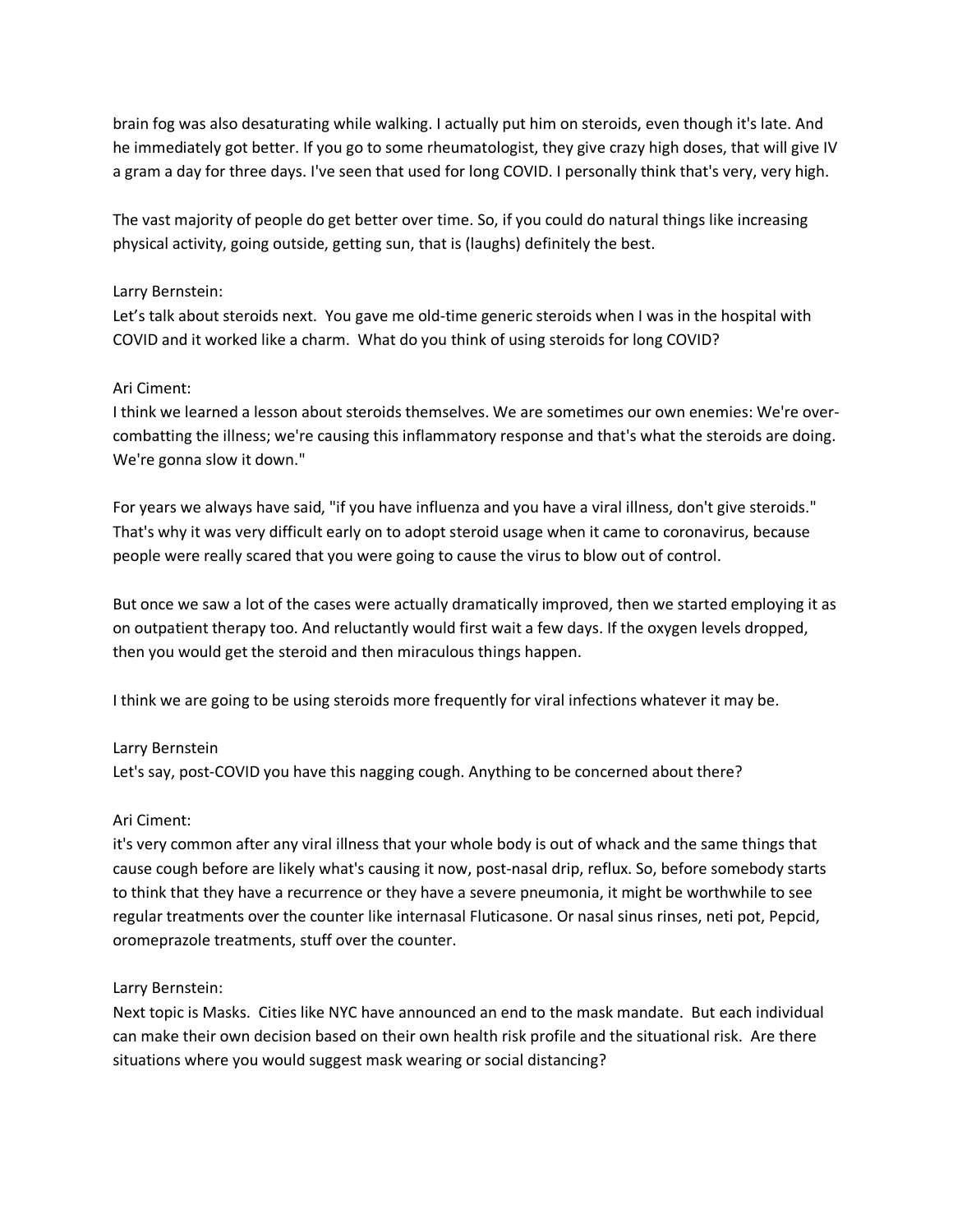Ari Ciment:

Right now, our percentage rate is 13% local positivity We're still considered high risk because we're above 10%. But we're not wearing masks because Omicron is basically a cold if you have three vaccines. So, at this point, even from a sense of responsibility to another person, it's okay to go mask-free.

Unfortunately, the people that are immunosuppressed are at higher risk. They, unfortunately, will have to wear a N95 mask. That's my opinion. So, at this point in the game, we should wear it around somebody that is having symptoms and if you're having symptoms.

But not have to go out wearing the mask everywhere. Again, that's my opinion.

Larry Bernstein:

Let me give you some hypotheticals.

Would you go to a Miami Heat game, 15,000 people in an indoor stadium? And if you do attend, wear a mask or not?

#### Ari Ciment:

I would bring my mask. And I wouldn't wear it because I am triple vaccinated. The variant that's around here locally is Omicron. And I am going to bring it with me because if the guy next door to me is coughing up and looks pretty sick, I'm going to put on.

Larry Bernstein: Why not just go home?

Ari Ciment: (Laughs) Or I'll go home. Depends how good they play.

Larry Bernstein: (Laughs)

Ari Ciment:

Larry, that's a very important point because whether or not you believe or don't believe in masks, the very basic idea is that even if you're wearing a mask, you're not protected if somebody is highly infected blowing virions your way for two hours.

It's like you're wearing a raincoat and somebody is blowing a hose at you. Eventually you're going to get wet.

Don't let it get in the way of your life and other people's lives, you also have to be mindful.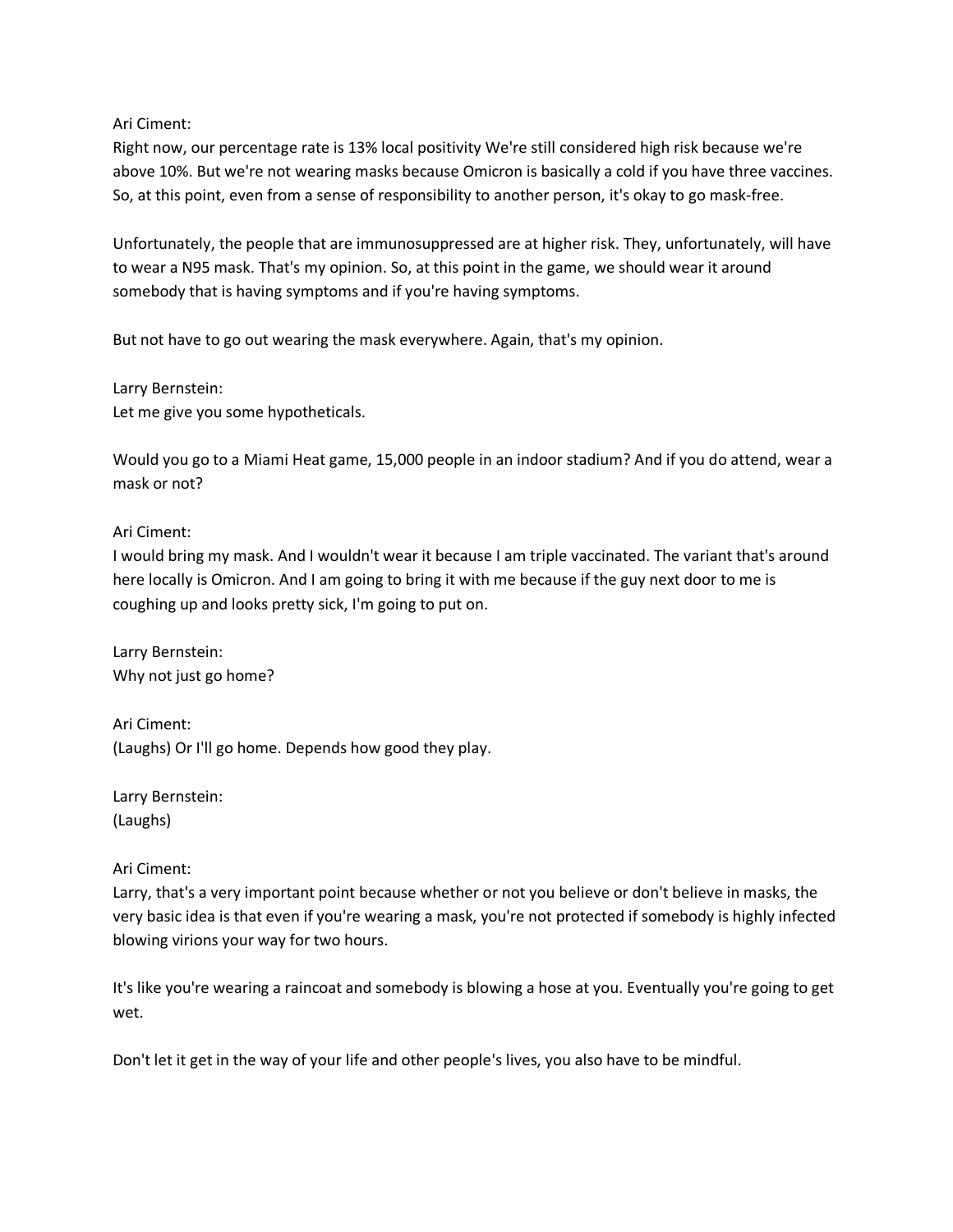Larry Bernstein:

I think you're making a statistical argument that if the mask protects you from 90% of the virus, if you get a very large viral load, 10% of a lot is a problem.

Ari Ciment:

To follow that point, that's why it's called an N95. It's not an N100. N95 filters out 95% of particles. But there's five percent that come in.

Do you know what the N stands for in N95?

Larry Bernstein: No.

Ari Ciment: Not for oil.

Larry Bernstein: (Laughs)

Larry Bernstein:

That's funny. I don't wear N95's. I wear these paper and cloth masks that I buy on Amazon, does it do any good? I like it because it doesn't interfere with my breathing or get me too warm. Does it materially reduce the likelihood of infection?

## Ari Ciment:

Yes that just came out in a case-controlled test negative study. It was done by MMWR. You can look at in February 4th. They tried to look at whether or not masks work. And which mask is the best to use. What they did is they tested people. If you're positive or negative, either way they would call two days later. And, the people that were positive were then matched with people that are negative the same age and sex.

That's what the case-control was and it's a test negative study. And what they found was that if you were positive, they ask you questions. You were wearing the mask, all of the time. 60% of those patients said they were.

If they were negative, 70% said that they were wearing it all the time. So, basically, what they were saying is that shows that you were much likelier to be wearing a mask, be negative.

You have an 83% less likelihood of getting of testing positive for a N95, you're 66% less likely if you wear a surgical mask.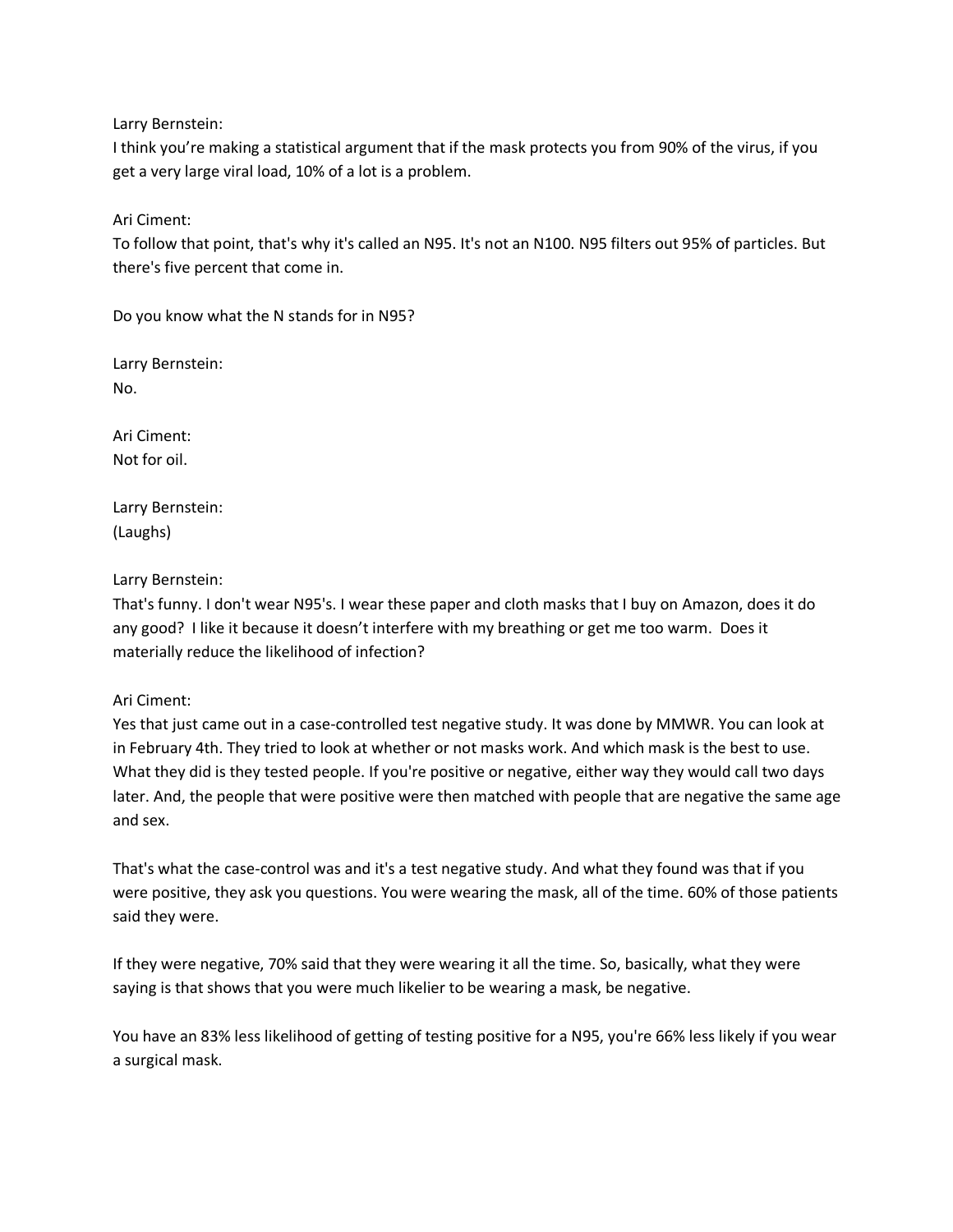And then in their diagram they even wrote, "You have a 56% lower risk, if you wear a cloth mask." But if you look closely at the article, for cloth mask it crosses one, the P values so it's not even statistically significant. So that's a little misleading there.

There's a lot of criticism of this article, if you want to hear a very good rebuttal you could watch Vinay Prasad who's a very brilliant guy. He's a MPH, MD MPH. But he wrote a paper in November of 2021 at Cato Institute and it was very anti-mask, he's looking for flaws, be mindful for it.

#### Larry Bernstein:

Let's have some fun and learn about your mask decision making process. You get into an UBER with a driver who is a stranger, mask or no mask?

#### Ari Ciment:

If there was a low threshold of pain, I would personally wear a mask.

### Larry Bernstein: You go to your local synagogue and its packed?

#### Ari Ciment:

I would say now is the time to come off with the mask and show that it's safe to be with people.

Larry Bernstein: Give me some examples where you would wear your mask? Ari Ciment: Somebody had recent COVID and he's day five. I'll bring a mask for that interaction.

## Larry Bernstein: You are on a flight from Miami to NYC for 3 hours.

Ari Ciment: If it's not mandated, I would say, how I acted pre-pandemic....

Larry Bernstein: Put a fork in it. You're done.

#### Ari Ciment:

Yeah, pretty much done for the time being with an open mind, that if we have another variant that's scarier, do it again.

#### Larry Bernstein:

This is the part of the show where I end in a note of optimism. What are you optimistic about?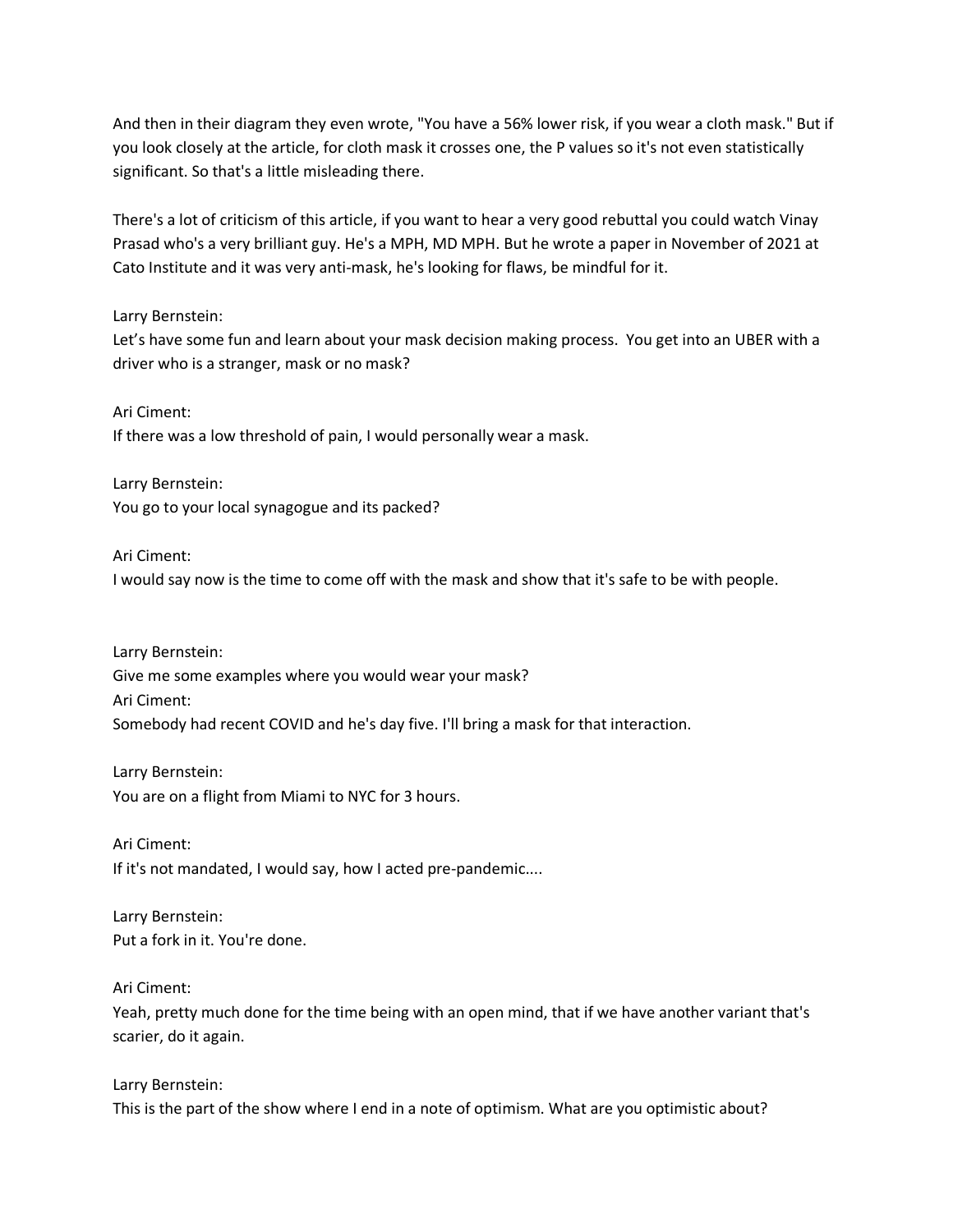#### Ari Ciment:

I'm optimistic numbers keep on going down and I'm hopeful that this is it.

### Larry Bernstein:

Thanks Ari for joining us again. Alright, let's move on to our next speaker, Kyle Kondik.

I've asked Kyle Kondik on today's podcast to discuss four topics:

Why did the Democrats have a majority of the House from the 1930s to the 1990s? Why does the House change majorities so frequently now, and is there a bias or advantage to one of the political parties?

After the 2020 census, the redistricting process is now in full motion. Will some states choose aggressive gerrymandering and will that be determinative as to who will win the House for the next decade?

What is his near-term political predictions for the mid-term elections?

Kyle, please begin your six-minute presentation.

## Kyle Kondik:

The Long Thread tells the story of US House elections from the early 1960's, why the House went from dominated by Democrats from the New Deal through the early 90's to one isn't dominated by either side. Since the early 90's the Republicans have an advantage.

There are three big takeaways.

First one is the nationalization of election results.

For many decades, the Democrats were able to win districts that had become Republican at the presidential level, and voters split their tickets. Vote Republican for president but vote Democratic for house or vice versa. Like 1976, the Jimmy Carter, Gerald Ford that race that Carter won by only two points over Ford. It was very competitive all across the country.

You had about 30% of the House districts in 1976 voted for Carter but then voted for Republican House, or they voted for Ford for president and voted for a Democrat for the House. In 2020 there were only 16 districts out of 435 that voted for one party for president, one party for house.

Presidential results in a district are likely to reflect the House results, and the median House district typically is a little bit more Republican than the nation as a whole.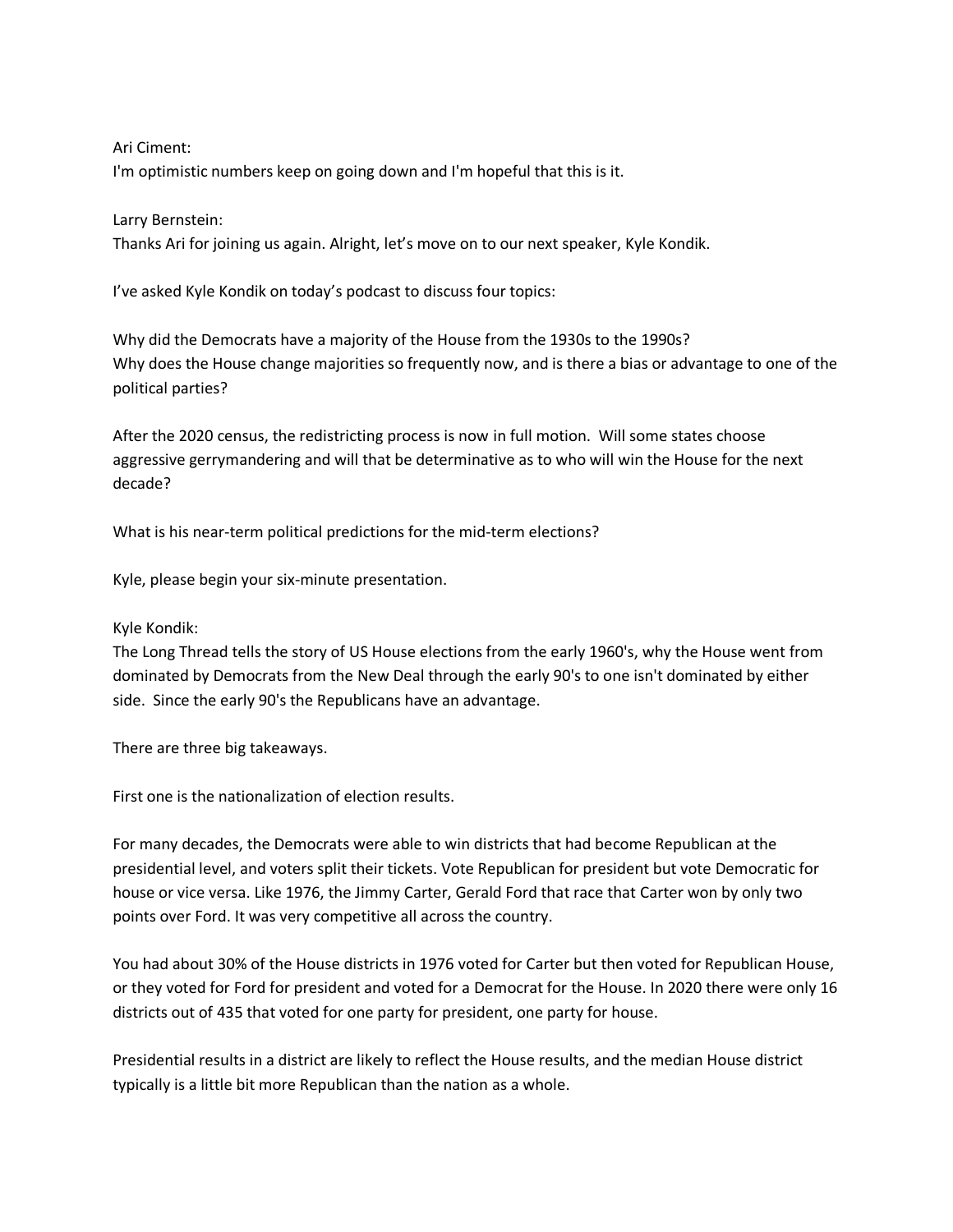A second thing is political realignment. The South is the most populous region in the United States, it has 30% of all the House seats in the 60's, it's up to about 35% now. The South used to be really Democratic. Democrats would routinely win 75% or more of the seats in that region. Now, Republicans control almost 70% of all the seats in the House.

Democrats dominate the West Coast and the Northeast. The Republicans dominate in the Midwest, interior west and Great Plains. But the realignment in the South has been very important for Republicans.

Democrats used to have a lot more control of the State government. Therefore, they would dominate the redistricting process. If you look in the 70's and 80's, you have many more instances of Democratic gerrymanders, districts drawn to benefit Democrats over Republicans. But over the course of the 90's into the 2020's, the Republicans exercise more control over redistricting.

Republicans started to control the drawing of more district lines than Democrats did, and that is helpful to them.

So, those are the three big factors that contribute to what I see as a small Republican advantage in House elections now where Democrats used to dominate.

### Larry Bernstein:

The Chicago and near suburbs are very blue, and elsewhere in the state is very red. And the voters in the red region can't believe they have little to no representation in the congressional delegations. Now under Governor Pritzker's 2020 Illinois redistricting plan, the Democrats will gerrymander down state eliminating many of the Republican seats.

The redistricting uses the latest technology going neighborhood by neighborhood to get just enough Democratic votes to knock out the Republican congressman. Will downstate Republicans revolt because they are denied representation?

## Kyle Kondik:

Illinois is a great example of a state that's been gerrymandered by Democrats. And New York. Then you also have Republican gerrymanders in places like Texas, North Carolina, Ohio and Florida.

Some of these states is that statewide ballot measures to enact some prohibition on gerrymandering. And Democrats have proposed trying to do that at a federal level. The Democratic voting bill would set standards in place that would knock out districts that went off course.

If you're a Republican in Illinois or a Democrat in Texas, you probably feel like the deck is stacked against you.

You mentioned Illinois, there's one that goes from east St. Louis all the way to Champaign-Urbana.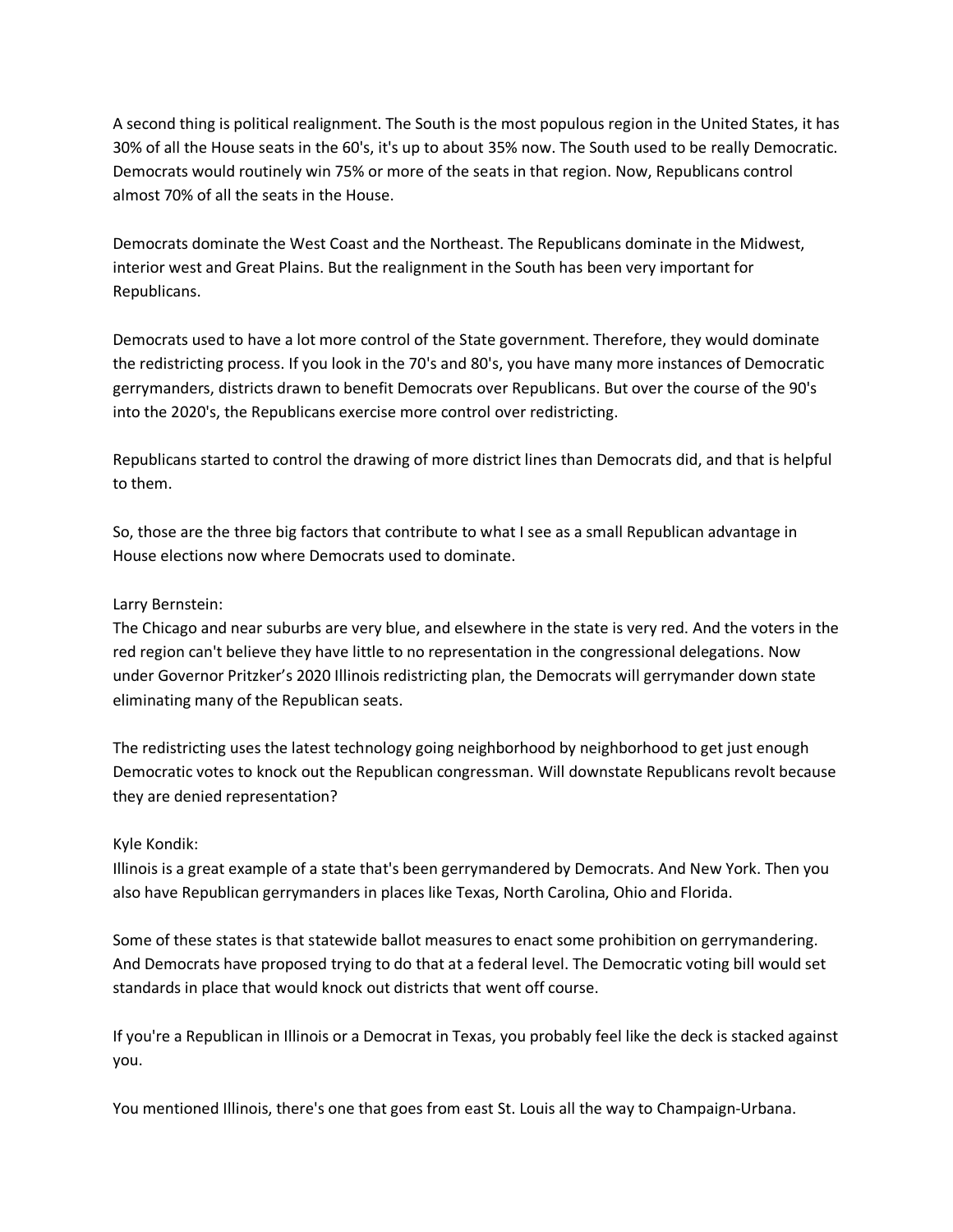It's just this snake that (laughs), picks up as many Democratic areas to create a Democratic leaning seat. Both sides end up doing it. In recent decades, Republicans have had more power to do it than Democrats have. And that's why Democrats have been more interested in federal guidelines for redistricting.

#### Larry Bernstein:

Let's use Staten Island as an example.

#### Kyle Kondik:

Staten Island itself is not big enough to have a single House member, so it has to be connected to the rest of New York City. And under the current map, it's connected to places like Bay Ridge and conservative leaning parts of Brooklyn. And then this map connects it instead to Park Slope that are Democratic.

Of the 40 most densely populated districts, the only one held by a Republican was New York 11, which is the Staten Island seat. You have this conservative, Republican bastion in the midst of an otherwise very Democratic area, although given that there are Republican pockets in Brooklyn, it would be possible to draw a Republican seat.

New York voters did create an independent redistricting commission. Clearly the commission wasn't strong enough, so it was essentially sabotaged, Democrats didn't play ball. The Democrats in the state legislature, they now have two-thirds majorities in the state House and the state senate. So, they were able to pass their own plan.

Democrats for the first time in modern history had unified power in New York and they're using it. And the state constitution in New York suggests some prohibitions on having districts that are not that compact. The Republicans could win a court case on this although the Democrats control the court.

There's a similar situation going on in Florida where the shoe is on the other foot, that the Republicans are trying to gerrymander, there are prohibitions against gerrymandering written into the state constitution, but the court is very conservative.

#### Larry Bernstein:

Is there any advantage or bias that favors one of the political parties for US House races? Biden won the presidential popular vote by four percentage points, and voters no longer split tickets. So, why don't we see a larger Democratic majority in the House?

Biden voters are highly concentrated in particular states like California, Massachusetts, New York and Illinois. and the Republican voters are more diffuse is that critical?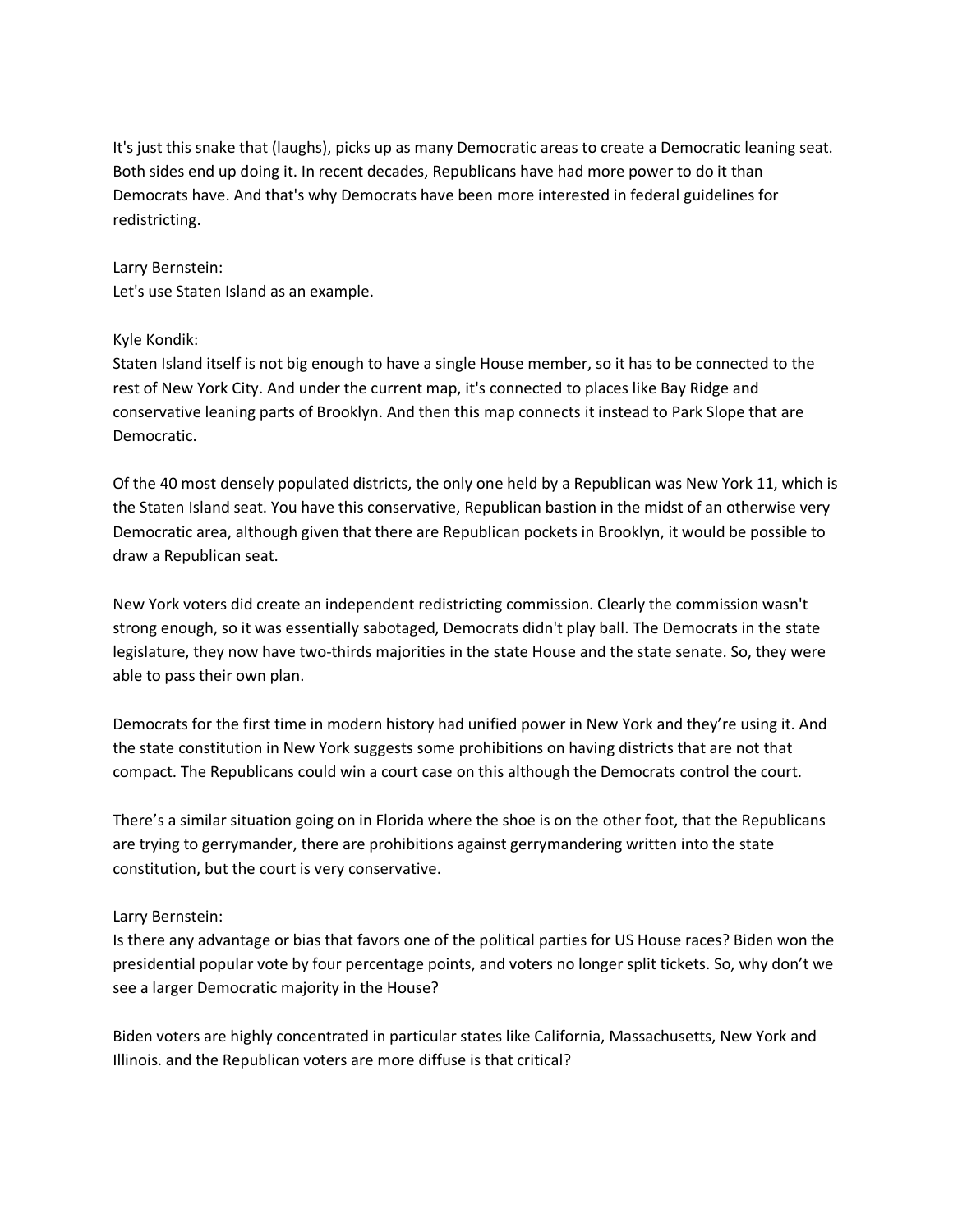### Kyle Kondik:

Population density are a disadvantage for Democrats in the House. There's a really good book by Jonathan Rodden called Why Cities Lose. And he doesn't believe that the Democrats are a natural geographic disadvantage everywhere but in some of the old industrial states like Pennsylvania, Ohio and Michigan. Even if you were drawing a fair map, Republicans would still have an advantage because of concentration of Democratic voters in urban areas.

There are significantly more landslide Democratic presidential districts, places where Joe Biden got 80 or 90% of the vote.

Now, if you're a Democrat, you could gerrymander those places and then extend them out to surrounding areas to try to make more Democratic seats. That's effectively what Democrats have tried to do in Illinois.

Biden won the national popular vote like 4.5 points. The median House seat if you just rank all the districts, Biden won by about two points. So, the median house seat is about two points to the right of the nation.

## Larry Bernstein:

Moving on, the 1965 Voting Rights Act concentrated African American and Hispanic voters in these districts supercharged for the Democrats. And the Black caucus was very happy to get these African American Congressmen, but on the national level it hurts Democrats, because they couldn't combine the African American voters with the suburbs to create slim Democratic majorities.

And then in 2010, in Illinois for the first time since 1965, the Democrats decided to reapportion some of those African Americans into the suburbs to flip suburban districts. Does the Voting Rights Act advantage the Republicans? Do you think the Democrats will undercut the Voting Rights Act to end African American Congressional representation to win more House seats? And do you think the Black Caucus will agree to it?

## Kyle Kondik:

The Voting Rights Act was changed in the early 1980 that made more majority minority districts. In the '90s, Democrats still had a lot of control of State governments. but George HW Bush was President, and the justice department decided to use its power to give pre-clearance to maps, particularly in the South.

That doesn't really exist anymore based on subsequent Supreme Court decisions. But back then, the Justice Department said that you have to draw more majority minority districts based on the Voting Rights Act.

That had the effect of creating more districts that elected Black and Latino members. That ended up bleaching the districts in the South where it contributed to Republican seat flips.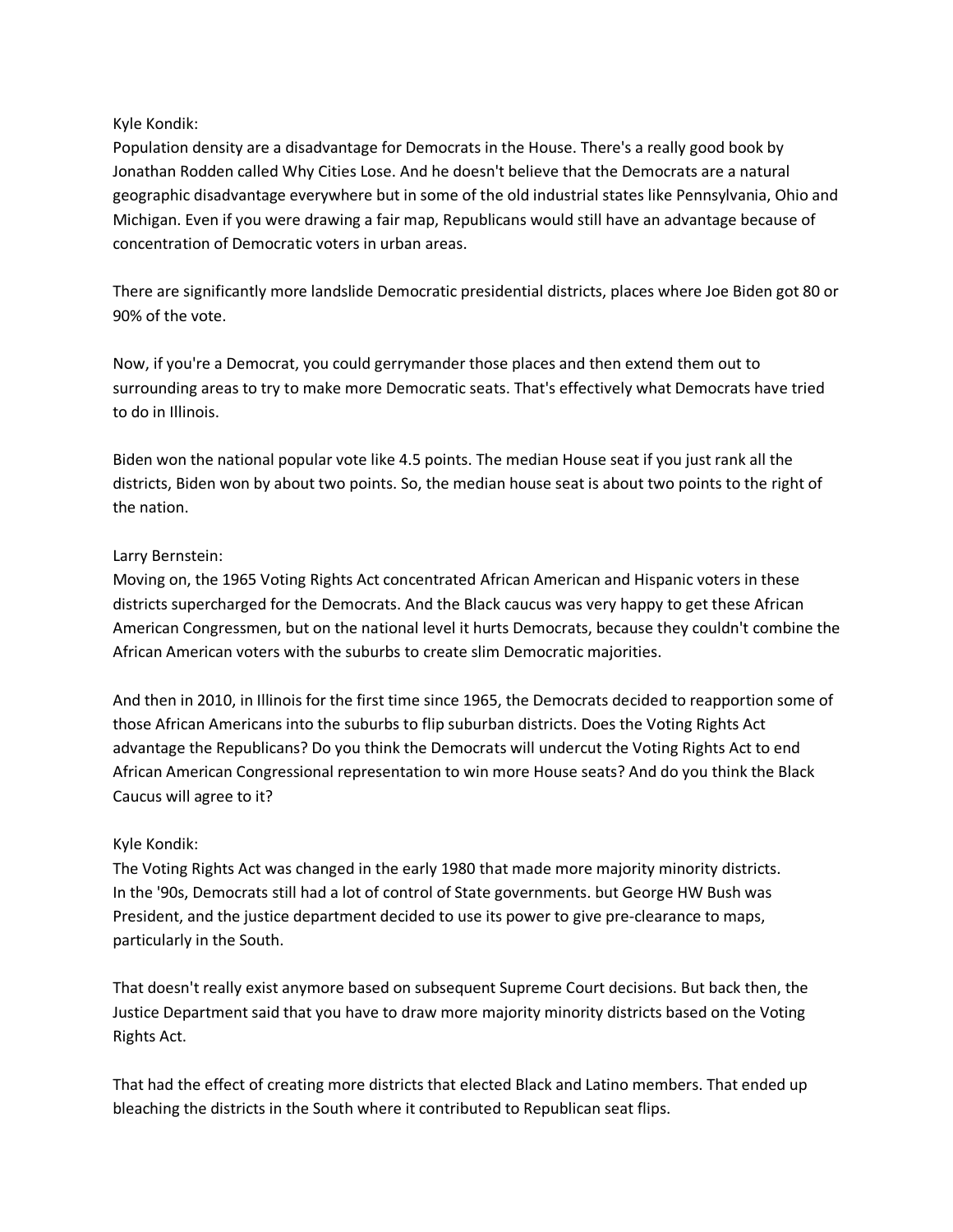Democrats back 30 years ago, "you need to elect a non-white member from a district, you need to have a majority non-white population." I don't think that's really true right now.

The Trump driven realignment: small town areas got much more Republican, but a lot of suburban places got much more Democratic, and that allowed the Democrats to achieve their goal in Illinois.

### Larry Bernstein:

Split tickets. When I was growing up, people would say that they were independent, voted for the person, and split tickets. Does that exist anymore?

I recently perused the Almanac of American politics that details each of the 435 Congressional Districts, and I was surprised how the voting patterns for the House and President were virtually identical.

#### Kyle Kondik:

Gary Jacobsen is one of the great congressional scholars, and he said that this was the strongest correlation between Presidential and House results since 1952.

There were nine districts that Biden won, but a Republican won for House, and there were seven districts that a Democrat won, but Trump won and the differences are pretty minute.

If you ask people their party ID, 35% say independent, 35% say Democratic, 30% say Republican. Gallup, will ask people their leaned party identification, and 90% plus lean to one party.

Independents are lying to people- (laughs) or lying to themselves, because they generally do have a strong preference.

If you go back to the '60s and '70s, Lyndon Johnson winning effectively 60/40 in 1964, and then eight years later, Nixon winning 60/40. That's a lot of people changing their votes over time. Whereas now, Barack Obama winning by seven points in 2008 is a landslide. And all the elections since 2000 have been closer than that. So you don't have as many people changing their minds.

In suburban districts, places used to be pretty Republican, a lot of those places are becoming more Democratic, but the Democrats are kind of hollowing out in some old industrial centers, and small towns and medium-sized cities, places like Youngstown, and Warren Ohio, or in Wisconsin and Minnesota, outside the big urban areas.

Tom Davis who's a former Republican Congressman from Virginia has this saying that American voters have become parliamentary that they are voting for the party as opposed to the individual member. The value of incumbency is far reduced, there's less ticket splitting, and that probably means you've got a fairly well-ordered set of policy priorities to vote a straight ticket.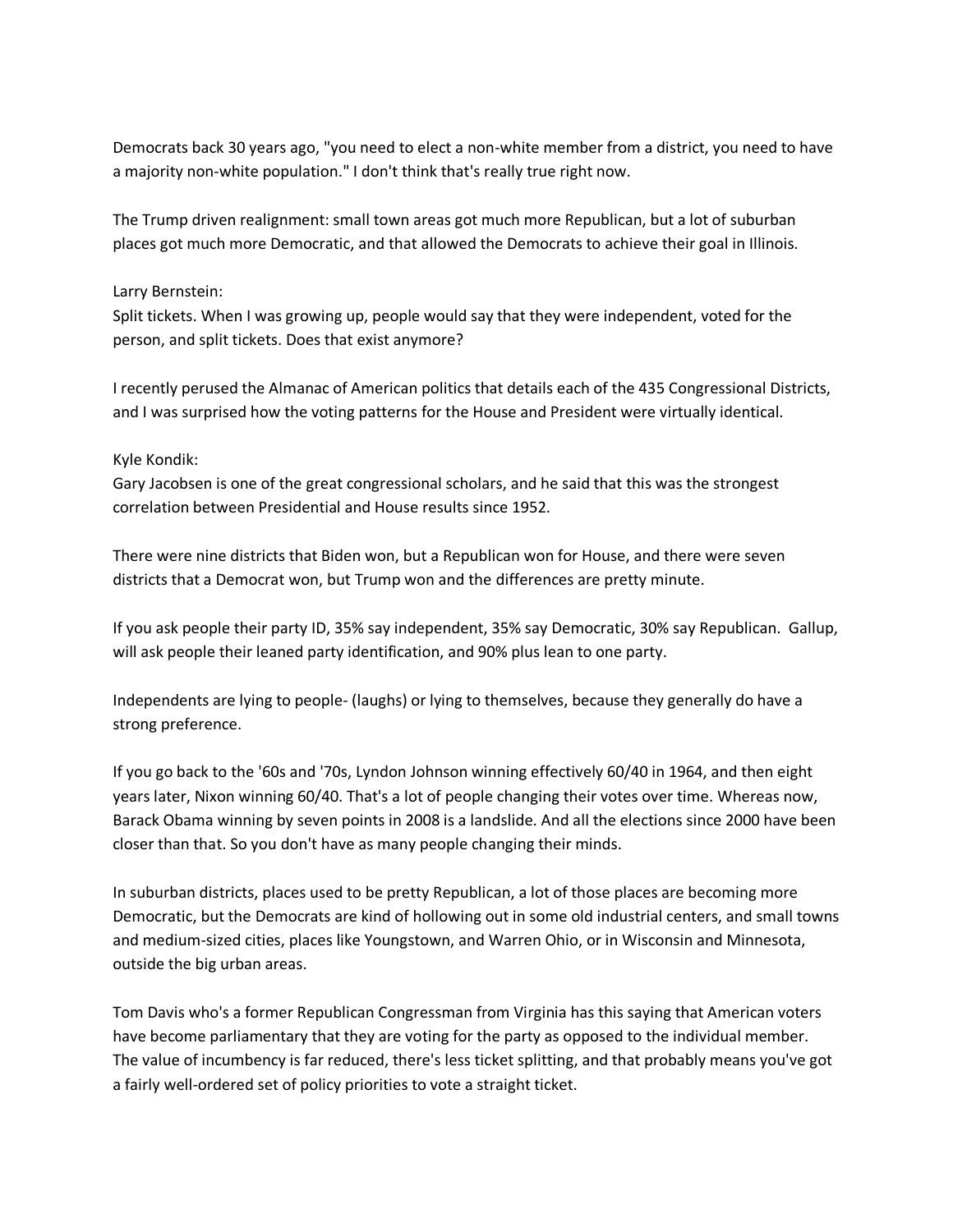People digest politics more through a national lens, and that's led to nationalized voting patterns. Newt Gingrich, who I think is a really important figure, when he was toiling away in the minority, one of the things he really wanted to do was get these Republican voting presidential districts to vote for Republicans for the House.

All these different factors that have nationalized politics and contributed to this lack of ticket splitting.

### Larry Bernstein:

New Jersey voted for Biden over Trump by 16 points. And in the November 2021 Governor's race, the Democrat won by only one percent. And then down ticket, the State Senate President lost to an unknown candidate that spent \$1500 bucks on his entire campaign. What happened in New Jersey?

### Kyle Kondik:

The Presidential election year is different than the off-year elections. It's very common for the Presidential Party that holds the White House to struggle in these elections.

A party wins a majority with the Presidential election, then they end up losing it two years later with this midterm backlash. The non-presidential party is more motivated, there are also swing voters who are upset for different reasons. Biden's numbers were bad.

If you look in New Jersey, who came out to vote, and who didn't. It was a combination of Republicans had disproportionately good turnout, and folks who voted for Biden switched to voting Republican for Governor.

There are more crossover party Governors, Maryland and Virginia have Republican Governors as does Vermont and Massachusetts, those are all blue states. Virginia is still a blue leaning state, despite Republicans won these most recent state-wide elections.

Republicans did 11 points better than they had done in 2017 in both Governor's races. 2017 was a great Democratic environment, 2021 was a great Republican environment. 2022 is shaping up to be a good Republican environment nationally, although we've still got a lot of time until the midterm.

## Larry Bernstein:

Larry Bartels, a Vanderbilt Professor espouses the idea that when you switch political parties, you adopt the views of your new party. The best example Bartels gives are Republicans who switched parties in 1974 because of Watergate, also changed their view on abortion. Why do your political views change when you switch political parties?

## Kyle Kondik:

Leaders of the party help set what people actually care about and believe in politics. It also shows that people's political views can be malleable.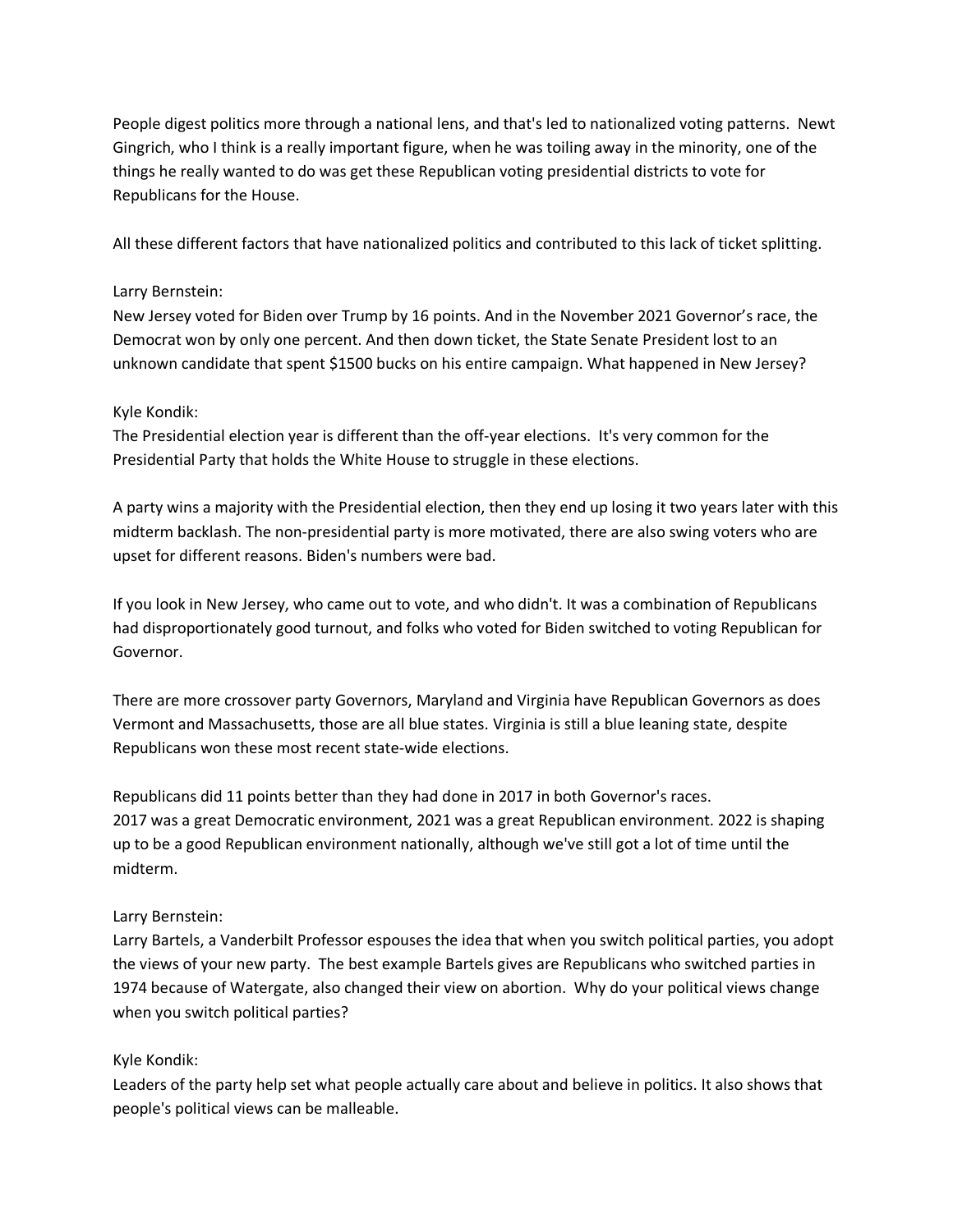The Democrats are trying to pass this build back better package that has a number of different things in it. You can poll on those individual issues and often find a lot of support for them, but that doesn't necessarily mean that those people want the government to prioritize it.

Biden's problem is that they're not seen as focusing on COVID or inflation. So, there's a disconnect there.

### Larry Bernstein:

Let's compare realignment in two House Congressional Districts. The first is the Illinois  $10^{th}$  District which includes Glencoe where I grew up versus the Ohio 13th which includes Youngstown. Illinois 10 includes the wealthiest suburbs in the Midwest and is trending Democratic. When I was a born, Donald Rumsfeld represented this district and until Trump used to switch back and forth between parties every two years. Ohio 13 is a working-class community that was historically Democratic and is now trending Republican, what is going on here?

### Kyle Kondik:

It's a great question and you picked two good districts because I look at the percentage of four-year college attainment? And Illinois 10 is very high. Ohio 13, which is Youngstown Warren district, Obama won by 25 and Biden only won it by three points.

In the Illinois district, four-year college retainment is really high. In the Ohio district, four-year college retainment is pretty low. If you have a combination of substantial non-white population and a highly educated population, those districts zoom toward the Democrats in recent years and white workingclass districts have zoomed toward the Republicans in Trump years.

## Larry Bernstein:

I am looking at my Almanac for American Politics; in the Illinois 10, 56% are college or post graduates but in Ohio 13 its only 24%.

One of the interesting tidbits I learned from reading your book Long Thread was about Texas in the 1960s. And the stat that shocked me, the 1962 Texas congressional delegation had 24 Democrats and zero Republicans. 24 to zero. How could Texas be that lopsided? I thought that the Republicans were players in Texas in the 1960s.

## Kyle Kondik:

It's more accurate to say it was a conservative not necessarily Republican, although, Kennedy barely won Texas in 1960.

Larry Bernstein: Was there substantial voter fraud in Texas in 1960?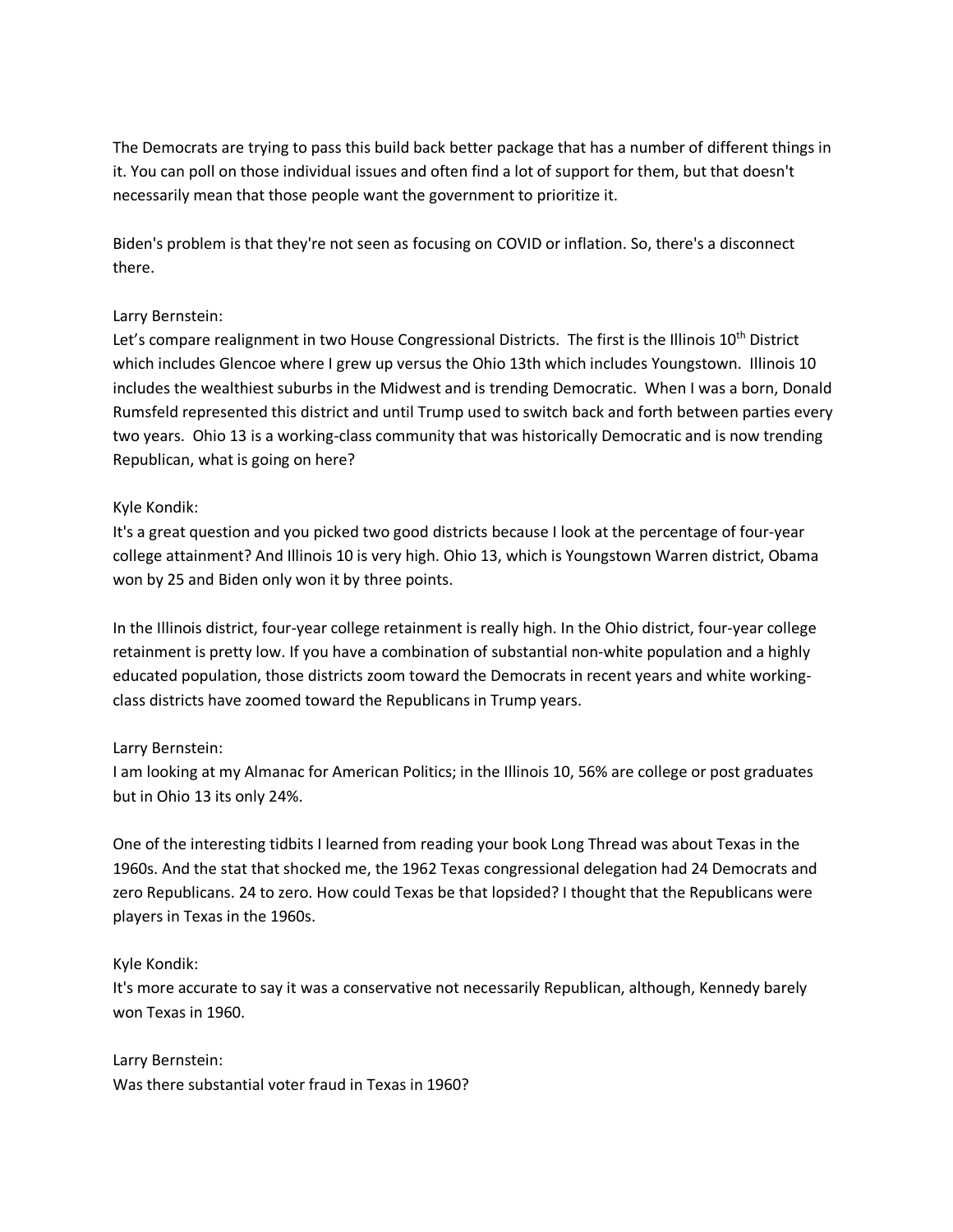Kyle Kondik:

If you read the Robert Caro Lyndon Johnson books, there's pretty good evidence that there was fraud in South Texas that maybe that allowed Johnson to win the Senate and also Kennedy in 1960.

Texas was effectively a one-party state. The Democratic delegation was filled with some of the most conservative members of the House. But over time, those conservative Democrats died off, became Republicans, and the party got more ideologically cohesive over time.

#### Larry Bernstein:

After the 1960 Presidential Election, Nixon was informed of the election irregularities in Texas and Illinois but he chose not to escalate the matter. Why has this political norm changed?

Biden mentioned in his recent press conference that he expects to see massive election fraud in the next midterms.

How does challenging elections and voter fraud impact turnout?

#### Kyle Kondik:

I think anger can be a motivator. The lead up to the Georgia runoffs had the effect of giving the Democrats a little bit of a turnout advantage in that election. However, the Virginia election that the Republicans feelings that the election was stolen and anger being a great motivator.

Voter fraud in elections about Johnson in Texas, I do think our elections are a lot cleaner than they were back then. It's not wrong for a candidate to allege if they've got some evidence that there was a problem. I don't think that Trump has really produced good evidence in favor of his allegations. North Carolina, there was a house race in 2018 where there was sufficient suggestion that there was fraud, that they actually did a do over election. The Republicans very narrowly won both times.

#### Larry Bernstein:

What do you think partisan turnout will be in the Midterms?

Kyle Kondik:

Republicans have a turnout advantage in these kinds of elections.

There also is some broad dissatisfaction with Biden amongst certain Democratic groups. Biden's numbers among the youngest voters are really pretty weak, even though the youngest voters are also generally most Democratic demographic.

Biden's also seen declines in approval with non-white voters. Black voters still broadly approve his job performance, but not nearly as high as you'd expect for a Democrat. Latino, Asian-American, those numbers are low. And those groups don't have a high turnout propensity anyway.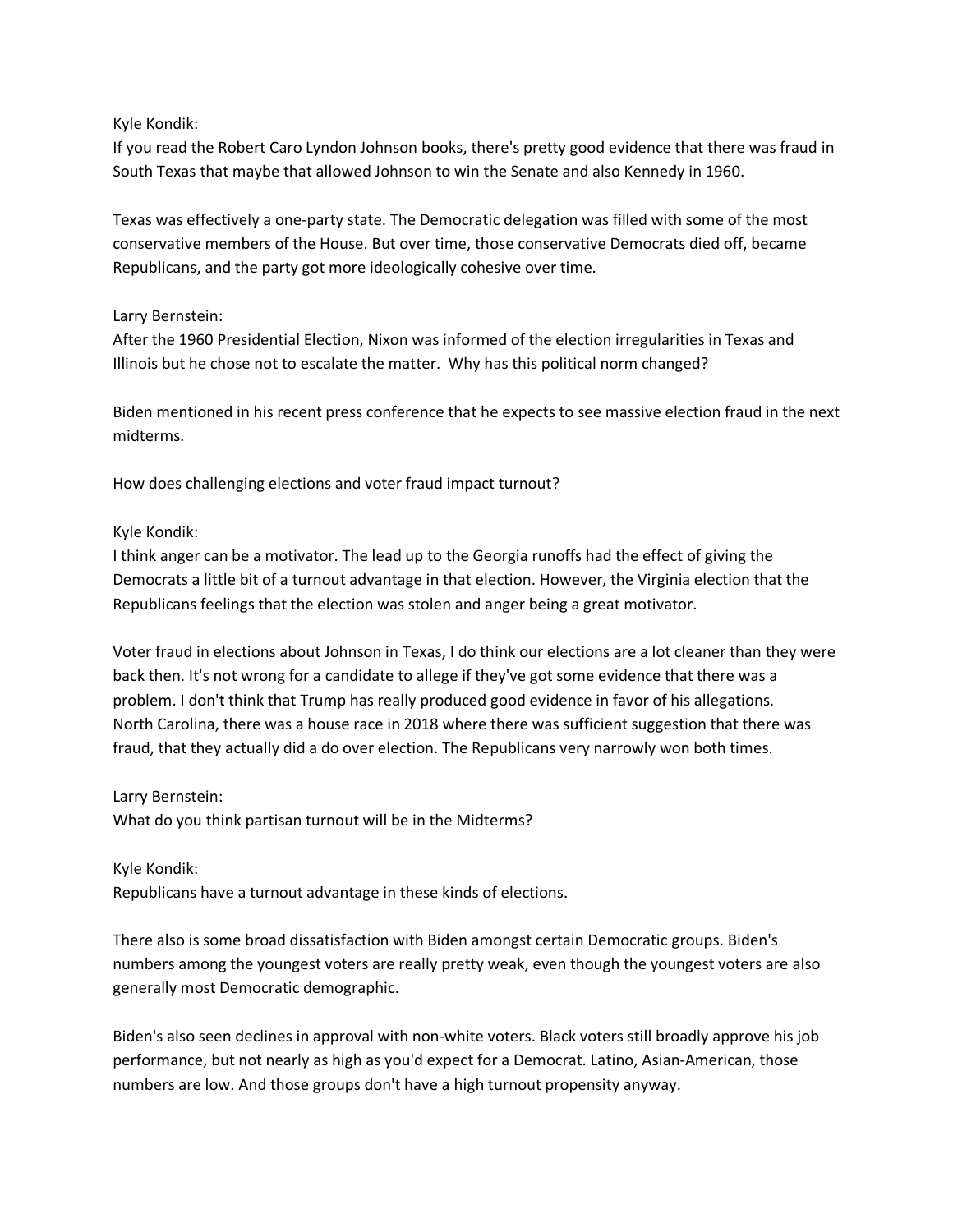The Georgia example, turnout in the runoffs was extremely high. It was within range of presidential level turnout. It may have been that Trump's antics after the election had a mobilizing effect on Democrats than it had a demobilizing effect on Republicans. But with Trump out of the seat, I think it's harder for Democrats to use Trump as a foil for turnout.

#### Larry Bernstein:

In your book, you discuss midterms of the past, unpopular president's parties have lost 40-60 house seats during the midterms. But today due to the redistricting process, there are so few competitive seats. A 5-point national shift will not flip that many seats.

#### Kyle Kondik:

There were a lot of landslide seats in past generations. There are fewer competitive seats than there used to be.

There are less competitive states in the Electoral College than there used to be. In years like 1960 and 1976, you had dozens of states where the presidential vote looked very similar to the national vote. A lot of the big states Texas, California, New York, Florida were competitive. And now, there are many more landslide states.

You do still have big swings in the House. The Republicans picked up 60 seats in 2010. Democrats picked up 40 in 2018. Even if the Republicans have a really big year in 2022, the raw number of net gains won't be as big because they already have 213 seats. Back in 2010, they only were in the 170s, so they had more seats to gain. I wrote recently for our Crystal Ball newsletter, could the Republicans get to their biggest house majority since the Great Depression? Which would be 248 seats.

That would be a 35-seat net gain. That would be a huge landslide, even though the net gain would still be less than in previous years, just because they're starting from a higher point. Although the Democrats have seats that are Biden plus eight but not like overwhelmingly so. And you wonder if there's a Republican mega-wave, those are the seats they would need to flip.

#### Larry Bernstein:

In perusing the Almanac of American Politics, which is a must for political junkies like me, you can see that there are little to no Republican flip opportunities in the South. All the flip opportunities are in the Mid-Atlantic, Northeast, and Midwest. These are where Biden won districts by just a few points.

#### Kyle Kondik:

The South you have a deep blue Democratic district surrounded by a bunch of really Republican districts. The Midwest is the most competitive region in American politics. There are districts in Michigan and Pennsylvania that are not as Democratic as they used to be.

When there have been waves, you feel it a little bit more in the Midwest because the region is competitive.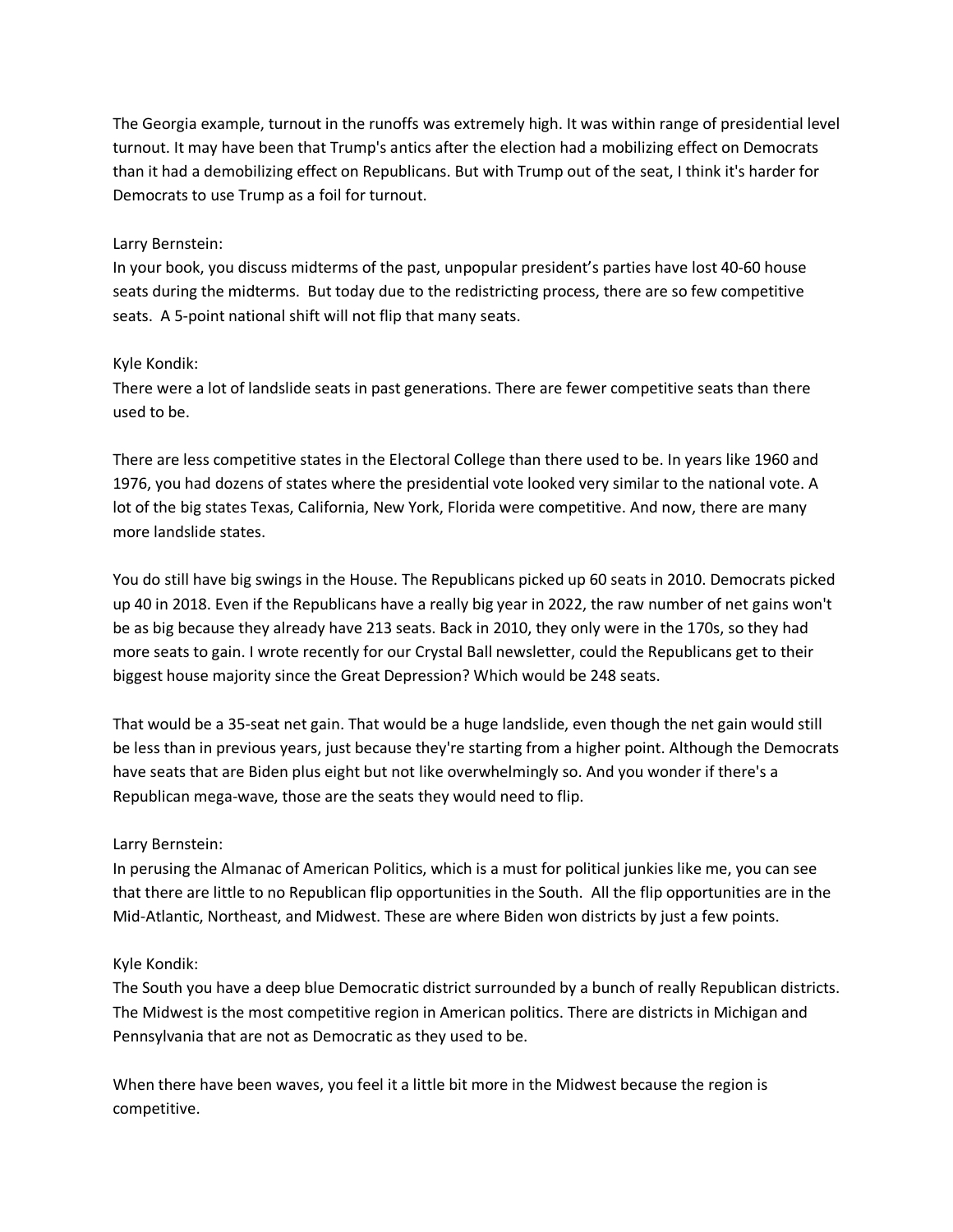# Larry Bernstein: What are your current predictions for the 2022 midterms?

# Kyle Kondik:

If the conditions that we had in November for Virginia and New Jersey are still in place, you'd definitely expect the Republicans to win both the House and the Senate. That's my default position right now. Just because Biden's numbers have been weak for the past several months and they're not showing any signs of getting better.

The Biden approval number is sort of the most important number in looking at these elections. The Republicans only have four real targets in the Senate. And I wouldn't pick them to win all of them at this point, but you'd probably expect them to get two or three. And in the House, probably somewhere in the 20s, in terms of a net gain.

It would put them basically in the 230s in terms of total seats, which is a decent size majority, but not so big that the Democrats couldn't flip it back in 2024.

## Larry Bernstein:

The Republicans have to defend Pennsylvania and Wisconsin. Do you think they're at risk of losing either of those senate seats?

## Kyle Kondik:

In a year like this, you'd expect the Republicans to hold seats in states that are very competitive. If Trump were still in the White House, the Democrats have a great chance to flip both Wisconsin and Pennsylvania. But the fact that Biden in the White House changes the dynamic. Arizona, Georgia, and Nevada that Biden won. Nevada was two and a half points, and Georgia and Arizona were less than a point. It wouldn't take much.

## Larry Bernstein:

The big story of the 2020 election was changes in political party preferences for the Hispanic voter. Arizona and Nevada have substantial Hispanic voters. Is there a Hispanic realignment going on?

# Kyle Kondik:

Working class voters of all stripes are like Nevada that has been narrowly Democratic in the last few elections. I mentioned the importance of white, college-educated suburbanites in places.

Nevada doesn't have super affluent, highly-educated suburban areas like metro Atlanta, or northern Virginia, or Minneapolis. Nevada's a working-class state.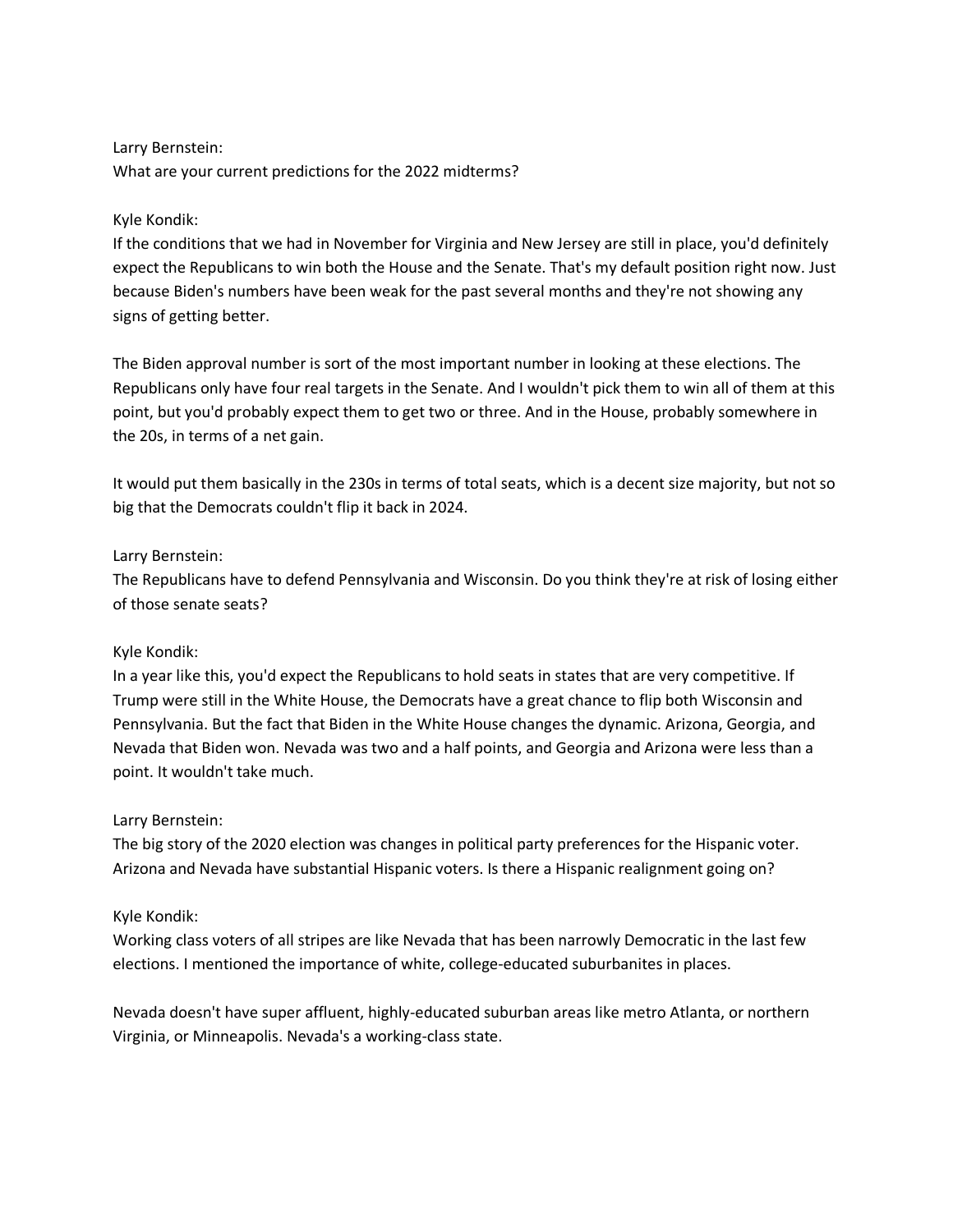You could see a further erosion for Democrats amongst Latinos and Asian-American voters. Nevada and Arizona are top to the list. Arizona does have a lot of Democratic trending, suburban places around Phoenix. And that's why Biden was able to win the state.

#### Larry Bernstein:

Do you think Republicans benefit by replacing Trump with DeSantis at the top of the ticket?

Kyle Kondik:

If the Republicans had a new nominee in 2024, that would actually be a great thing for the party because they could keep the Trump Republicans. They'll vote for basically any Republican now. You also have a friendlier voice to appeal to some of the people who the party has lost.

Larry Bernstein:

What if the Republicans run a moderate like Nikki Haley?

#### Kyle Kondik:

My guess is that there would be some fall off from the people who love Trump more than the Republican party. Polls ask, do you identity more with Trump or with the Republican party? And Trump is the higher number.

#### Larry Bernstein:

The white female suburban voter in the Midwest, Mid-Atlantic, and Northeast were anti-Trump, and those districts swung Democratic. If Nikki Haley were top of the ticket, would that affect the female suburban white voter?

#### Kyle Kondik:

I think we can sometimes overstate the importance of identity politics, be it with gender, or race. My guess is that it wouldn't have that big of an effect.

Larry Bernstein: What is more important the politician or the policies?

Kyle Kondik: I think it's more party than person.

Larry Bernstein: What do you mean by that?

Kyle Kondik:

There's a dynamic in American politics called negative partisanship, which means that some people vote more against the other party than for their own.